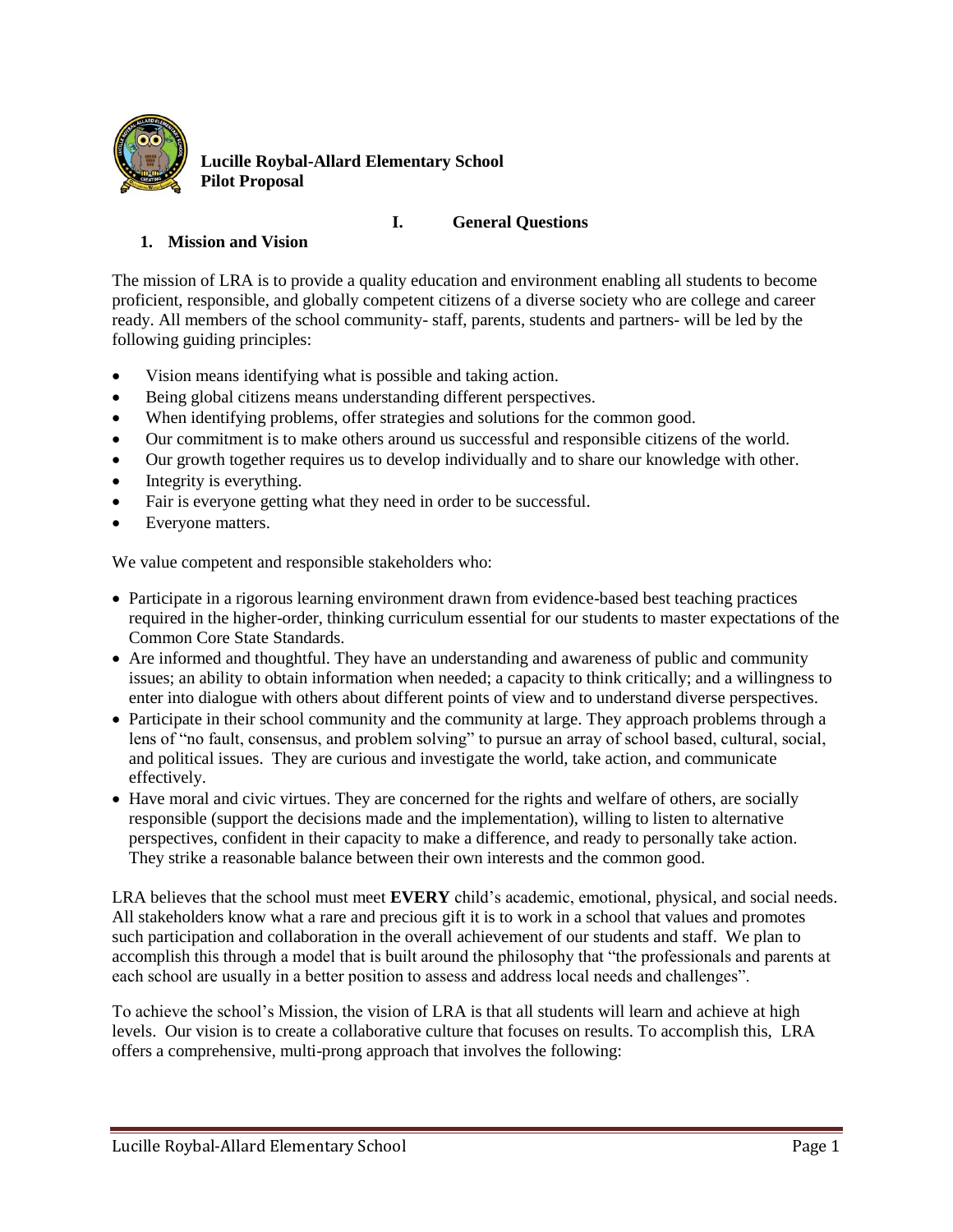- A rigorous learning environment that draws from research-based best teaching practices, resulting in a higher-order, thinking curriculum and in professional development that leads to collaborative and autonomous craftsmanship that will improve pedagogy and student achievement.
- Deepened student learning, as required by the CCSS, which integrates a Bi-literate and Global Studies Program with core curriculum. Recognizing the additive value of primary language proficiency, students are offered the opportunity to participate in the Bi-literate Program from prekindergarten to sixth grade. As another means to access language and culture, the Global Studies Program offers explicit instruction that will prepare our students for a global economy by taking action, communicating their ideas, weighing different perspectives, and investigating the world. Coupled with content learning, these programs promote high academic achievement as measured by locally created, district and state assessments.
- An effective Leadership Team that serves as a model for collaboration, problem solving, and consensus decision-making. A cornerstone of our vision is Distributed Leadership in which knowledge and responsibility for student success is shared by teachers and staff. This increases the capacity of the staff to ensure growth and continuity. The team manages daily operational and academic initiatives, acting consistently in the best interests of students. These four over-arching strategies work in cohesion to impact student achievement at high levels.
- A school climate where collaboration between parents, community organizations and the school helps to meet students' emotional, physical, and social needs.

# **2. School Data Profile/ Analysis: a. What is the current state of your school?**

LRA establishes the following CST 2012-13 baseline data:

- 38% Proficient and Advanced on CST English Language Arts
- 44% Proficient and Advanced on CST Mathematics

| <b>ELA</b>            | Proficient % | Advanced % | Total |
|-----------------------|--------------|------------|-------|
| 2012-13               |              |            |       |
| <b>CST</b>            |              |            |       |
| $2nd$ Grade           | 30           | 14         |       |
| $3rd$ Grade           | 18           |            | 25    |
| 4 <sup>th</sup> Grade | 31           | 12.        | 43    |
| $5th$ Grade           | 25           |            | 33    |
| Grade                 | 41           | 10         | 51    |

CST Breakdown by Grade Level

| Math        | Proficient % | Advanced % | Total |
|-------------|--------------|------------|-------|
| 2012-13     |              |            |       |
| <b>CST</b>  |              |            |       |
| $2nd$ Grade | 28           | 10         | 38    |
| $3rd$ Grade | 27           | 27         | 54    |
| $4th$ Grade | 33           | 23         | 56    |
| $5th$ Grade | 20           |            | 26    |
| Grade       | 32           | 16         | 48    |

Using Atlas' Standards in Practice Protocol, LRA staff analyzed school CST and classroom data to inform future instruction. The following are staff observations:

- 75% of 3rd Grade students scored Basic or Below Basic in ELA
- 6 th Grade had only 10% Below Basic or Far Below Basic in Math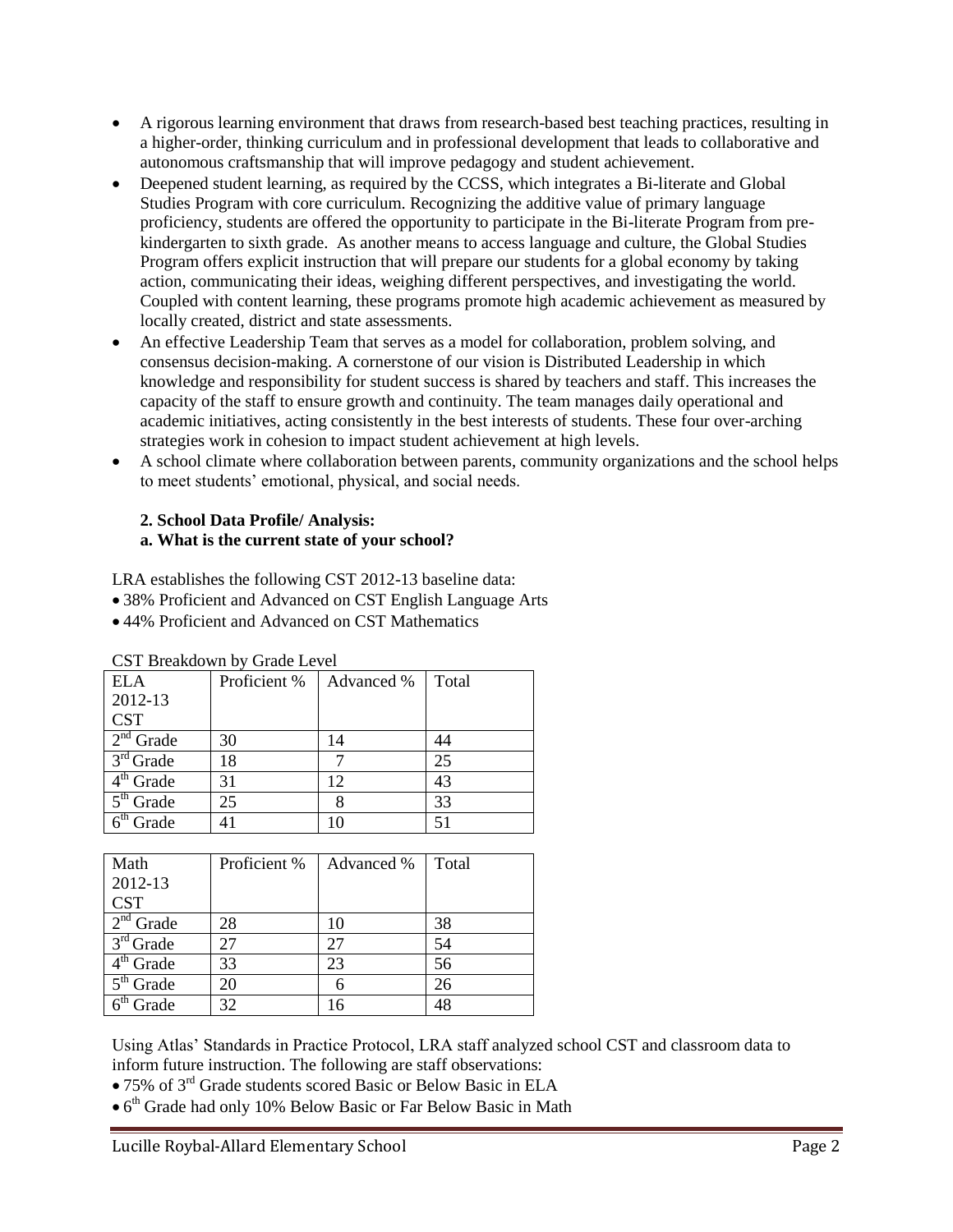- Compared to the previous year's data, 3<sup>rd</sup> Grade Proficient or Advanced dropped 19%
- Compared to the previous year's data,  $5<sup>th</sup>$  Grade Proficient or Advanced dropped 10%
- The following practices are not yet systemic: consistent student feedback, data/ goal setting, and evidence of Global Studies instruction

The following are data interpretations and implications:

- Due to the change in testing format between  $2^{nd}$  and  $3^{rd}$  grade,  $3^{rd}$  grade students face the challenge of new content and a different test structure compared to the previous year. Instead of questions being read aloud as they are in the  $2<sup>nd</sup>$  grade assessment, students have to rely on independent reading skills to tackle more complex text.
- New content in both ELA and Math are introduced at  $3<sup>rd</sup>$  and  $5<sup>th</sup>$  Grades.
- Students were also impacted by the change to a new school that was still gathering its materials and shuffling students as new classrooms were opened to accommodate the large increase in enrollment.
- Since students are coming from a number of different feeder schools, there is variation in their understanding of LRA's student expectations and instructional initiatives regarding reading strategy work, math problem solving, and writing as the synthesis of all learning.

To best leverage the use of school categorical funding, the staff determined the following next steps to raise student achievement:

- To be strategic in the use of funding, the school will identify the Basic students and service their specific learning needs to increase the number of student scoring Proficient.
- Staff will provide systemic RTI in math and ELA during cycles throughout the year.
- To ensure the success of all students, the school continues to support Proficient and Advanced students through enrichment, which focuses on problem-solving strategies.
- With a shift towards the Common Core State Standards and Smarter Balance Assessments, the school needs to prepare students to take a more rigorous computer adaptive test based on Webb's Depth of Knowledge.
- As part of our shared learning, staff needs to participate in professional development that allows for articulation and accountability of student learning objectives in preparation for the administration of Smarter Balance starting in  $3<sup>rd</sup>$  grade.
- Teachers must consistently utilize the gradual release of responsibility model to build in guided practice, accountable talk, and concept-based instruction.

LRA's Mission and Vision describes how meeting the social and emotional needs of the whole child can also help support student academic achievement. According to ISIS student attendance data from the 2011-2012 school year, there were 270 students with 100% attendance, 116 had between 95%-99% attendance, and 186 had 94% or less. The data reflects an unexpected increase in student population from 405 to 580. As a result, the school grew by 4 classrooms. The continual influx and movement of students impacted our enrollment an attendance measures. LRA's goal is to implement incentives and recognitions that encourage students to maintain excellent or perfect attendance because we understand students need to be present to learn.

LRA believes in building strong parent-school relationships as evidenced in the following:

- There was over a 60% turn out for LRA's first Back to School Night.
- During the parent committee/ council orientation, parents reached consensus regarding the best time that meetings can be held to encourage the most participation. Since the beginning of the school year, the school maintains quorum for all its parent meetings.
- LRA makes an effort to inform parents about the Survey (ConnectEd, bilingual notices to the home, and announcements during parent meetings) and offer an incentive to increase the number of responses. The majority of parents feel welcome at school and voice that opportunities exist to become involved.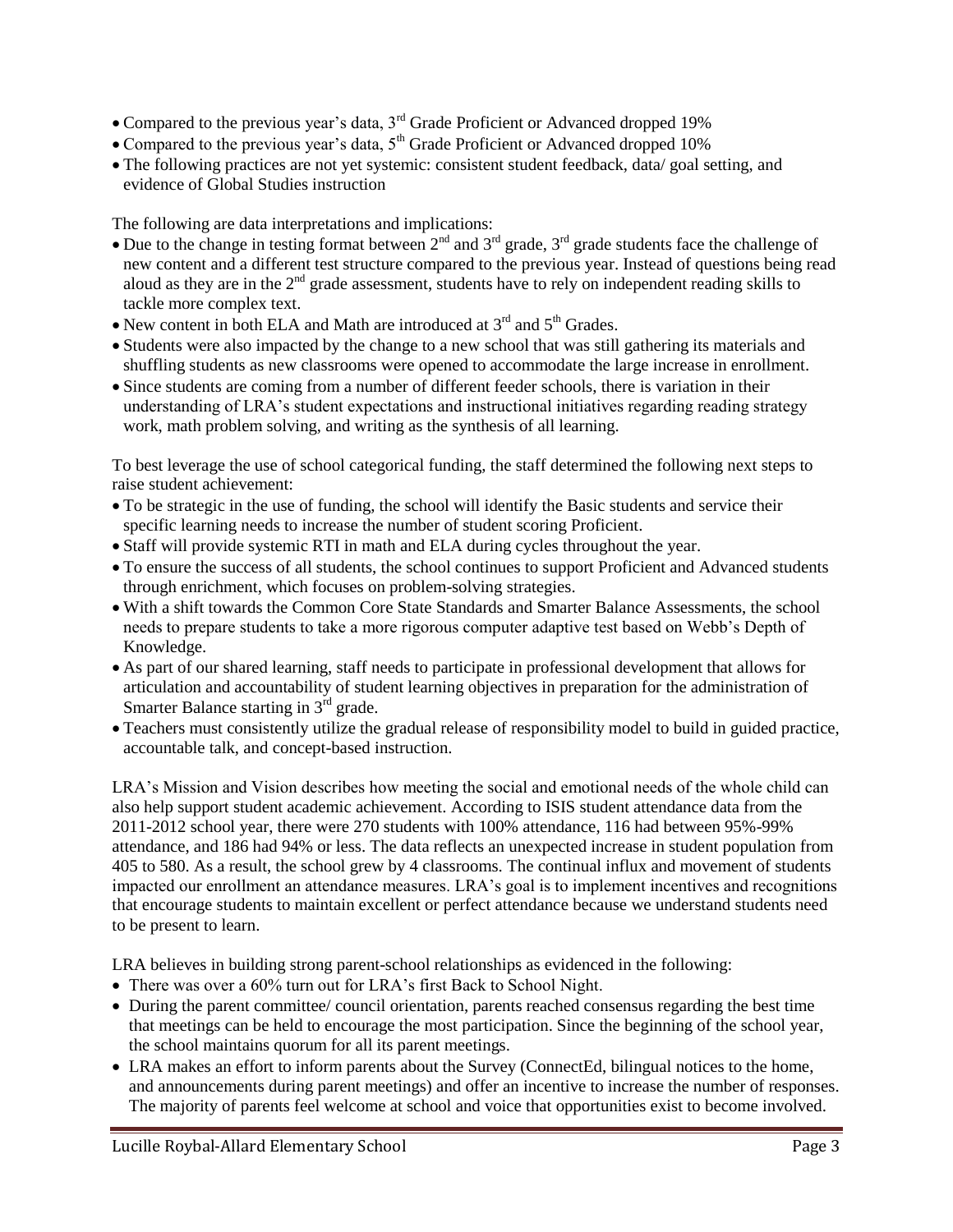The Principal initiates an open door policy with parents by establishing a forum where parents and school staff, led by the Principal, discuss observations made around instruction and general school operations. These meetings accomplish the following: allow the community to ground one another along common values and to build relationships surrounding academics; promote discussion around instruction and general school operations; promote the socio-economic well-being of the school community.

- All stakeholders participate in the development and implementation of a comprehensive SWPBS, Positive Behavior Support program, which includes: COST, SST, Second Step, Behavior incentives such as Caught Being Good and Student of the Month awards, and parent trainings.
- Students attend a behavior orientation at the beginning of the year and receive ongoing reinforcement of school rules, procedures, and expectations.
- LRA uses progressive discipline to support at-risk and students struggling on the yard and in the classroom. Identified Tier 3 students are monitored and provided with appropriate services including counseling referrals, behavior support plans, and constant communication with parents. LRA's current suspension rate is 0%. As a result, the loss to instructional time is minimized. Staff members hold workshops to give parents the social capital and behavior strategies to support their child.

As a result of the above data analysis and reflection, LRA determines the following to be its areas of strengths and weaknesses:

#### Areas of strength:

- The majority of the staff utilizes the school's instructional initiatives as part of their daily practice. Teachers effectively implement First Reads using the Gradual Release of Responsibility. Differentiated instruction is offered through the Workshop Model. Problem solving and critical thinking are embedded in math.
- There is evidence of a strong writing program as measured by the quality of student writing.
- Teachers participate in a collaborative culture where ideas are shared during PLC time. Observations indicate evidence of similar practices within same grade classrooms.

#### Areas of Need:

- Research-based best practices are not systemic. There is a need to differentiate professional development to ensure new teachers and those not yet familiar with the school's instructional initiatives receive the support and coaching they need to effectively implement at high levels of instruction.
- The school needs to leverage its supplemental budgets to provide time and support for teachers to acquire and process new learning.

#### **b. Based in your analysis, please identify the most central and/or urgent needs/ challenges that the school seeks to address in order to improve the teaching and learning environment.**

Based on our key findings, LRA selects a series of goals that gives a qualitative, quantitative, empirical, and anecdotal understanding of our school learning community. By focusing on the academic as well as social and emotional, we believe we can address all aspects of the teaching and learning to raise the level of student achievement.

**Goal 1.** The percentage of all students who score proficient or above on the English Language Arts CST's will increase by 10%; from 49.6% to 59.6% by June 2013.The percentage of all students who score proficient or above on the Math CST's will increase by 10%; from 56.6% to 66.6% by June 2013. **Goal 2.** By spring of the 2012-2013 school year, all classrooms will be safe, promote student centered collaboration, including the physical environment of the classroom, contain grade level appropriate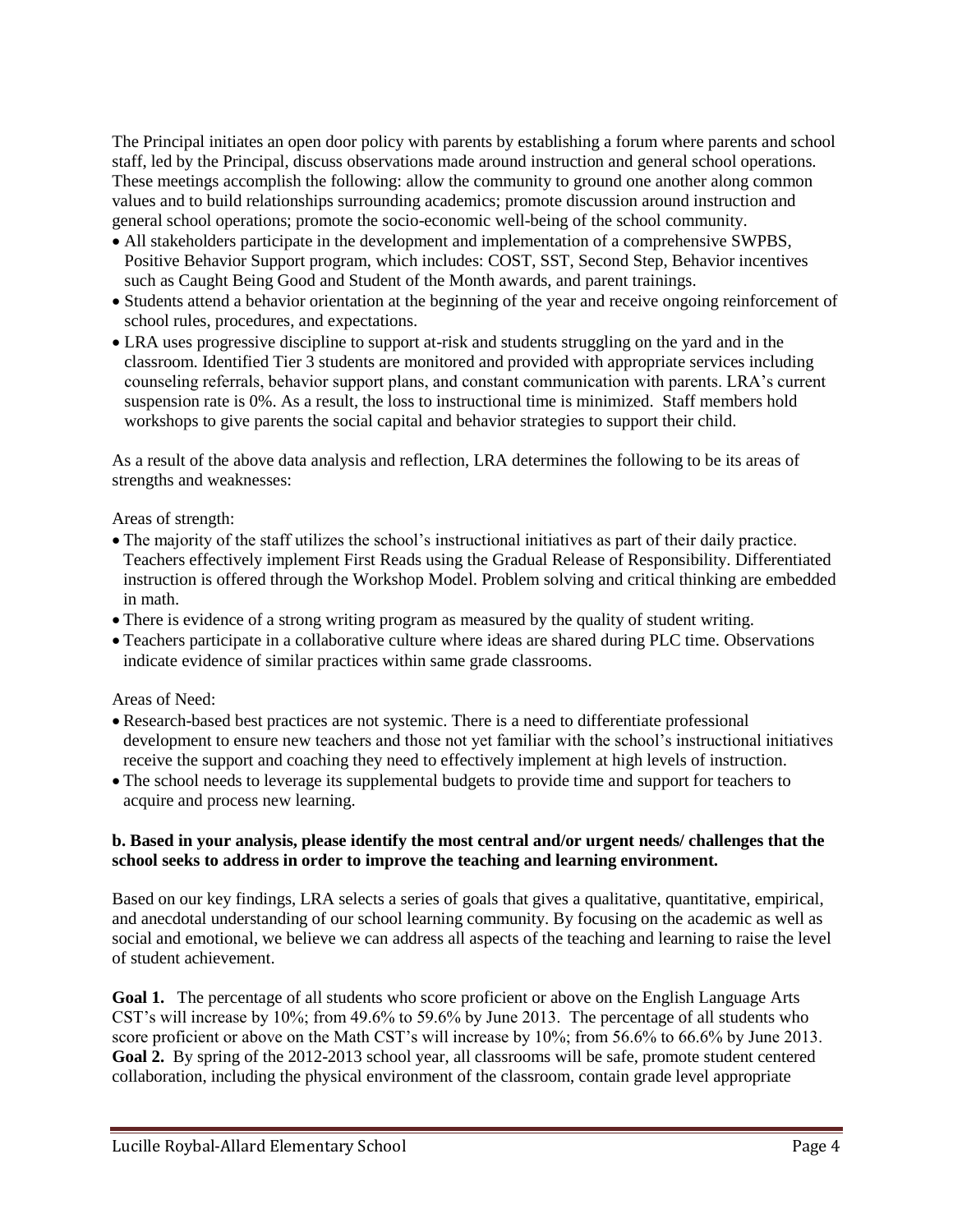resources, and will have fully functioning data boards that encourage student goal setting and reflection as measured through teacher observations, administrator observations, and teacher self-reflections.

**Goal 3.** By spring of the 2012-2013 school year, LRA will meet the diverse needs of its student population by fully implementing its World Cultures and Bi-Literacy Program as vehicles to access Standards-based core curricular areas and preparing students with the skills and perspectives to be college and career-ready, as evidenced by teacher observations, administrator observations, and teacher selfreflections.

**Goal 4.** By spring of the 2012-2013 school year, LRA will fully implement the Inclusion Model by creating flexible groupings based on student performance data, and fostering collaboration between general and special education teachers and students, as measured by teacher observations, administrator observations, and teacher self-reflections.

# **3. Family and Community Engagement**

Our goal is provide authentic and meaningful opportunities for parent engagement to impact student achievement and growth and development. Anne T. Henderson of the Institute for Education and Social Policy at New York University says, "Whether and how well teachers engage their students' families depends more on the culture of the school where they work than on their training." First and foremost our goal is to build this culture. The proper environment must be provided for the parents, as well as the students, if we want true learning and development to occur: classroom doors must remain open to parents, communication amongst administration, staff, teachers, parents and students must be clear, concise and constant, and we must provide opportunities for capacity and leadership building.

In addition to the traditional parent education which focus on mandated trainings we will provide classes based on parent requests and Needs Assessments. We expect to hold several academies throughout the year offered by our own staff as well as outside partners. Some topics include:

- Global Studies
- College Starts at birth, A to G Requirements, Financial Aid
- How to Provide Academic Support, What questions to ask
- Understanding the Common Core Standards
- Setting High Expectations
- Promoting a Love of Reading, Establishing Life-long Learners, Instilling Social Justice
- Healthy Body, Healthy Mind
- Community Resources, Building Partnerships, Cultivating Leadership
- Exploring the Internet, Google Groups, Communicating via e-mail
- The 40 Developmental Assets, Second Step, Parent in Control

Besides the Academies, we also want to provide academic workshops directly linked to classroom instruction. Conducted by teachers, the intention is to encourage more parent participation and build stronger parent-teacher relationships around academics. These workshops offer parents an insight into classroom practices. Each workshop is developed and presented by grade level teams with support from out of the classroom instructional staff following the gradual release of responsibility. This method ensures sustained practice in the home. Our goal is to impact student achievement while building partnerships with parents and increasing their social capital.

Through our partnership with community organizations we have offered a variety of opportunities to our parents and the community to improve their own skills. For example ESL and citizenship classes have been offered by Los Angeles City College on our campus. In addition, we have made our campus available to the city and community for various civic events.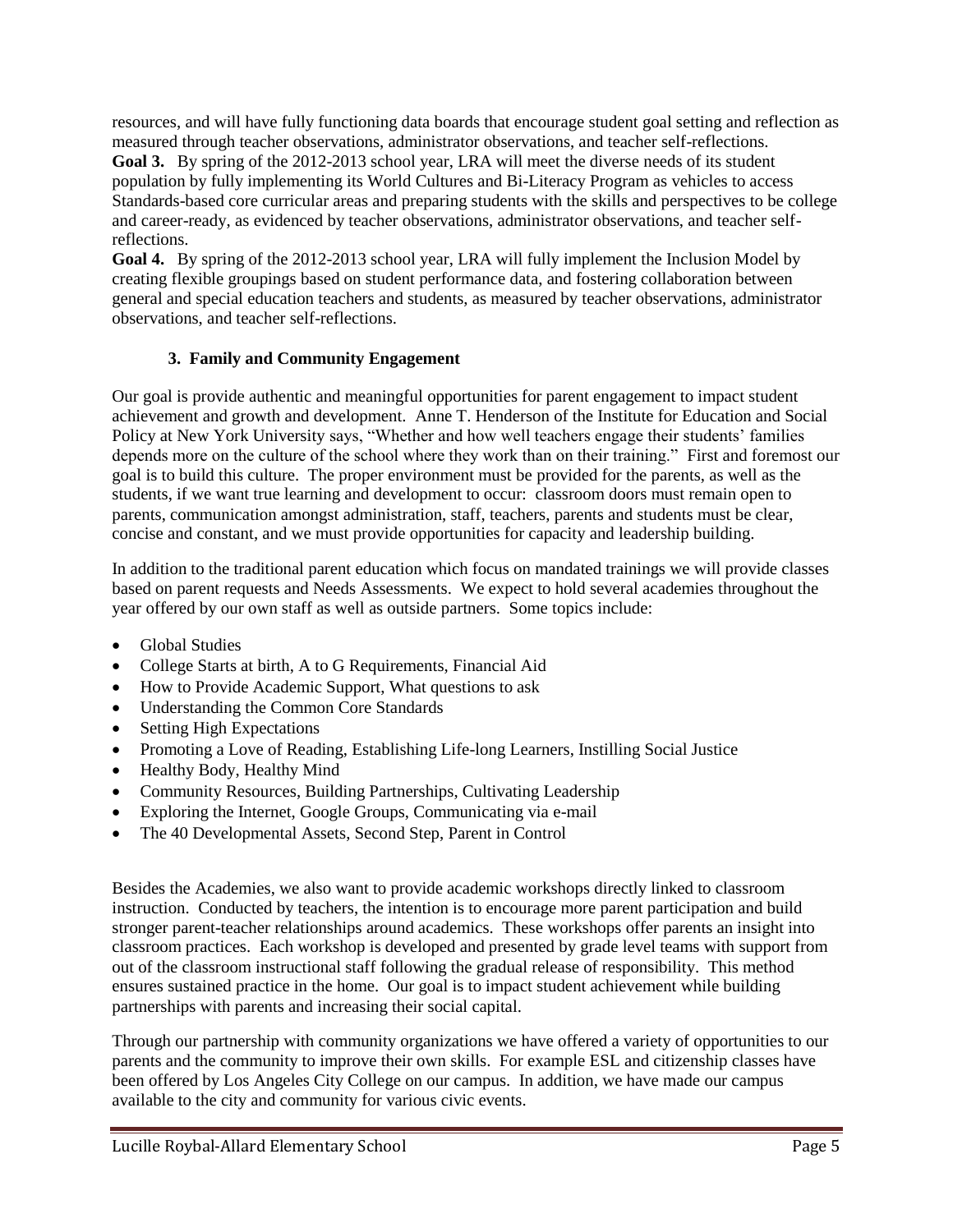Our commitment to our parent partnership is supported with the purchase of a Community Representative who is an integral part of our school staff. The community representative serves as a liaison between the parents and the school, communicating parent needs and concerns. She oversees the parent volunteer program which goes beyond the traditional approach and provides leadership opportunities as well as building capacity for our parents.

Further demonstrating our commitment to strengthening the relationship between parents and the school, each grade level has created a Parent/Student/School Compact which addresses specific grade level needs and expectations. These are distributed at Back to School Night and are referred to throughout the year.

School administration and staff continually meet with parents to not only discuss academic progress but to provide support, guidance and assistance to ensure student socio/emotional success.

# **4. School Culture and Climate**

# a. Academic Culture

The academic culture at LRA emphasizes academic and social progress for all our students including students in special education and English Learners. Celebrations are an important part of the school culture to honor and motivate academic achievement as well as effort and perseverance. Academic language, curiousity, logical reasoning and problem solving are all promoted in the classrooms. We emphasize and encourage metacognitive thinking which puts learning in the hands of the student. Teachers and students together personalize learning, setting goals and discussing strategies for achieving those goals. Data is evident and the students are clearly aware of their progress towards achieving academic proficiency.

The school will ensure that parents are integral partners in their student's success and that they have various opportunities to be involved in their academic progress. Each grade level PLC will hold ongoing Parent Workshops to inform and train parents about academic achievement, attitude, and attendance. At the start of the school year teachers will conduct Intake Conferences with parents and students. During these conferences teachers will begin to develop personalized relationships that promote student success.

Students will achieve proficiency in Language Arts and Mathematics through a balanced, authentic literacy program that includes differentiation within the classroom and during Response to Instruction and Intervention (RtI<sup>2</sup>) with the global competencies interwoven throughout. Using writing as the synthesis of learning we will ensure that the measure of student success is evident in all standardized, performance based, and all grade level common formative assessments, i.e. CELDT, CST, Common Core State Standards Assessments. Beginning in kindergarten, students will be explicitly taught how to write in all genres, emphasizing informational and argumentative discourse. The use of Thinking Maps and SDAIE strategies will be implemented to ensure that all students acquire proficiency in English and bi-literacy in English and Spanish for those who choose to participate in the Bi-Literacy Program.

Yearly self-reviews of our academic programs will ensure that we are addressing the needs of our students and teachers and that we are meeting our goals. Review teams include administration, teachers, parents, community and students. Surveys and classroom visits will be used to evaluate the effectiveness of the academic culture and are an important part of our self-evaluation. Once the information has been collected, it will be the responsibility of the Instructional Council to analyze the data. They will identify areas of need, areas of celebration, and recommend next steps in addressing the data. The community will be informed of the findings via workshops; those are unable to attend, will be informed by way of a newsletter. Teachers will be informed through staff meetings. Instructional Council will be tasked with addressing the state of LRA's academic and professional culture. The Student Council will also have the opportunity to problem-solve challenges as well. These student-leaders will be at the forefront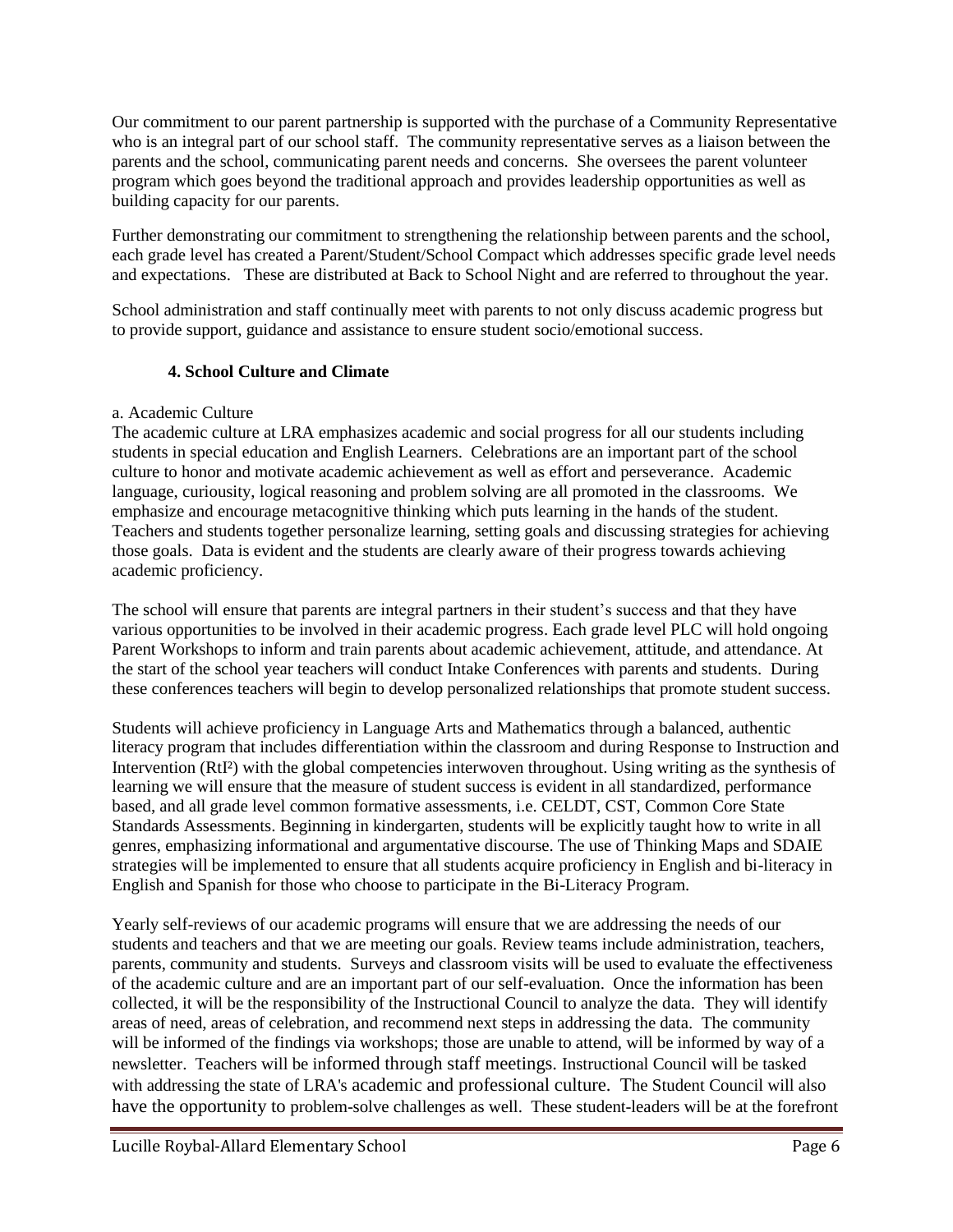of developing solutions for problems. As one of our guiding principles states: "When identifying problems, offer strategies and solutions for the common good." This principle goes for our students, as well as for the entire staff. Without proficiency in character and academics it cannot be ensured that the children will be offered the opportunity and choice to succeed. (*The Economics of Inequality, Heckman, 2011)*

# b. Professional Culture

The culture at LRA is collaborative and professional. The professional development is aligned with assessment results and teacher needs. Priorities are reflected in the way in which funds are allocated. For instance regular professional development days are scheduled during which time teachers meet, read professional literature, conduct book studies and engage in other professional growth activities. Time is allotted for Professional Learning Communities to meet and analyze data, look at student work and plan individualized instruction. In addition we will fund additional Pupil Free Days in order for our teachers to examine CCSS, research-based best practices, Global Studies, and Project-based Learning. We have also invested in an Instructional Coach who provides assistance and support to both teachers and students.

We believe that a collaborative culture includes the opportunity for teachers to regularly reflect on their practice. Therefore, teachers participate in peer observations, provide feedback and question each other. The principal also participates in consistent classroom visits, using the coaching cycle of observation, conferencing and offering actionable feedback. Teachers are expected to propose and lead professional development as well as sharing best practices. As one of our guiding principles states, "Our growth together requires us to develop individually and to share our knowledge with others."

# **5. School Planning Team/ Design Team Capacity**

The members of this team come with a wealth of knowledge and experience. Most were part of the original Design Team that wrote the PSC 3.0 plan for what is now Lucille Roybal-Allard Elementary. They all hold similar educational philosophies and are committed to the vision and mission of LRA. They were selected by their peers, and their voice represents the consensus thinking of the school.

Reina A. Schaffer, principal at LRA, was selected through a panel interview by members of the original Design Team. Her teaching philosophy and leadership style align with LRA's mission and vision. Her experience and expertise with Global Studies and Dual Language Programs prepared her to undertake the task of leading and shaping the culture of a new school. Her wealth of experiences as a Nationally Board Certified Teacher, coordinator, and coach gives her a strong understanding of both school operations and instruction. Ms. Schaffer holds Bachelor of Arts Degree, Latin American Studies, and a Masters Degree in Educational Leadership through California State University, Northridge.

Martha Gonzales, is currently the Categorical Programs Advisor at LRA. Her experience in the classroom was invaluable before becoming a Dropout Prevention Specialist, which she did for nine years. She then worked at Local District 6 (LD6) as a Response to Intervention and Instruction (RTI²) expert and for two years was the Safe and Healthy Schools Facilitator at LD6 under Title IV and Health Education Programs. In these capacities, she worked with all LD6 schools to not only address the instructional needs of students but also to focus on the attendance and attitude components of RTI². Ms. Gonzales holds a Teaching Credential, Dropout Prevention Specialist Certificate and an Administrative Credential.

Hang Nguyen currently works at LRA as an Instructional Coach. After graduating from the University of California, Los Angeles, Hang spent two years in Japan as a teacher in the JET Program; she has also traveled extensively. She received her Masters Degree in School Administration at California State University, Dominguez Hills and is a Nationally Board Certified Teacher. She was at Miles Elementary for over 14 years and also served as the Title I Coordinator. She is the recipient of a number of grants: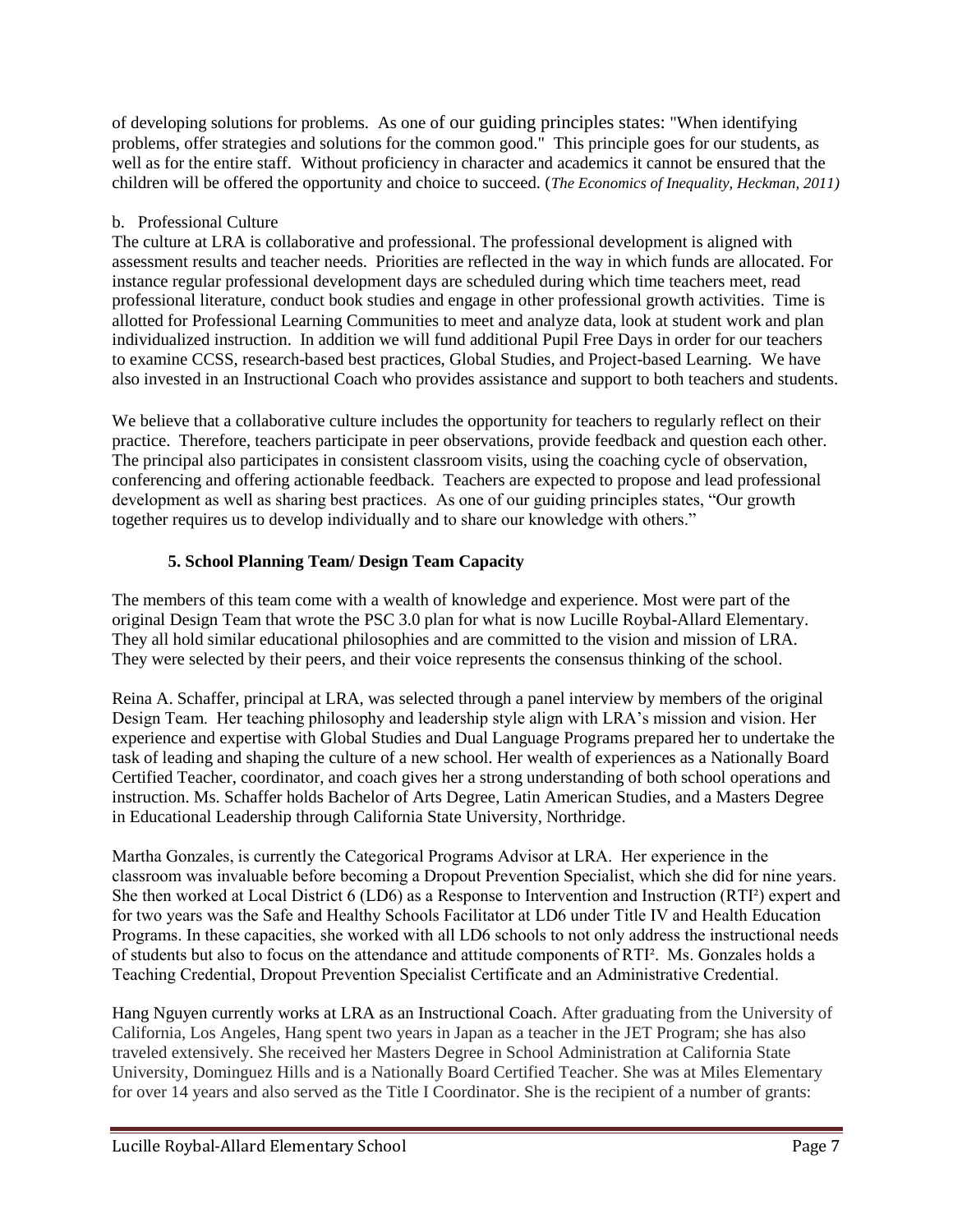NEA Innovation, Arts Prototype, Target, Richard Riordan Foundation, and Access Books. These opportunities allow her to enrich the lives of students within and beyond the classroom. Due to her knowledge and experiences, Hang serves as the Lead Teacher for the Global Studies Program.

Ruth Navarro is currently a 3<sup>rd</sup> grade Dual Language Teacher at LRA. She worked at Miles Elementary School for 15 years and was the Bilingual Coordinator for almost 9 years. She assisted in the development of a pilot Bi-literate Program at Miles as well as writing the plan for their Dual Language Program. She was a Treasures Facilitator for Local District 6 and was a Thinking Map trainer of trainers . She received her Bachelors Degree from CSU Long Beach and is working on her Masters in Administration from National University. Based on her breadth of experience, Ruth will serve as the Lead Teacher for the Bi-literacy Program.

Maria Alcaraz, is a former student of Miles Avenue Elementary and graduate of Huntington Park High School. She received her Bachelors Degree from Occidental College in English and Comparative Literary Studies and has a Masters Degree from California State University, Los Angeles in Urban Curriculum and Instruction. She worked at Miles Ave Elementary for 10 years, including 7 years at their Math/Science/Technology Magnet Center. Maria has taught several grade levels and is a Nationally Board Certified Teacher. Maria is currently the UTLA representatives at LRA.

Cecilia Equihua is a Kindergarten teacher at LRA. She worked as a student aide at Miles Avenue Elementary School, became a teacher's assistant and eventually a teacher there. She has taught in various grade levels and served as a writing coach for three years. She has led the staff in developing curricular calendars, reading comprehension strategy charts and rubrics in both reading and writing. She has provided parents with various learning opportunities through her Parent Academies. She received her Bachelors Degree in Liberal Studies with an emphasis on Bi-literate Education from California State University, Long Beach and has a Masters Degree in Educational Leadership from California State University, Northridge.

Teresa Rivas is a graduate from California State University, Long Beach where she majored in Liberal Studies and minored in Spanish. Miles is her childhood school where she began her educational career as a teacher's assistant and eventually as a teacher. Teresa has 10 years of teaching experience in K-5 primary urban classrooms in LAUSD. She has taught in both Structured English Immersion and in Bilingual settings. She was nominated for Teacher of the Year in 2012/13 as a Dual Language Kinder teacher. She has also served as a Math Coach, leading professional development and mentoring teachers.

Claudia Martinez came to Huntington Park, California at the age of 12 from Guadalajara, Jalisco, Mexico. She enrolled and graduated from schools in the Huntington Park community. She received her Bachelors Degree in Liberal Studies and a minor in Spanish from California State Dominguez Hills. She holds a Masters Degree in Cross-Cultural Education and a Clear Multiple Subject Teaching Credential. Claudia has 10 years of teaching experience and is a Nationally Board Certified Teacher. She has taught in both Structured English Immersion and Bilingual settings.

Maria, Teresa, Claudia, Hang and Cecilia are recipients of the UCLA Teacher Initiated Inquiry Project (TIIP) grant, which has funded two separate professional development experiences at the at Columbia University's Lucy Calkins Writing Institute, where they have learned practices to improve their teaching of writing to young students. In November 2011, in conjunction with the UCLA Writing Project, they presented at the *With Different Eyes Conference* to teachers of writing.

Angelica Rivera is currently a Resource Specialist Teacher at LRA. She has been an LAUSD teacher for over 15 years both as an RST and in a self-contained Special Day Class. She piloted a full inclusion Special Education Program and also helped develop the Resource Inclusion Program at Miles and LRA.

.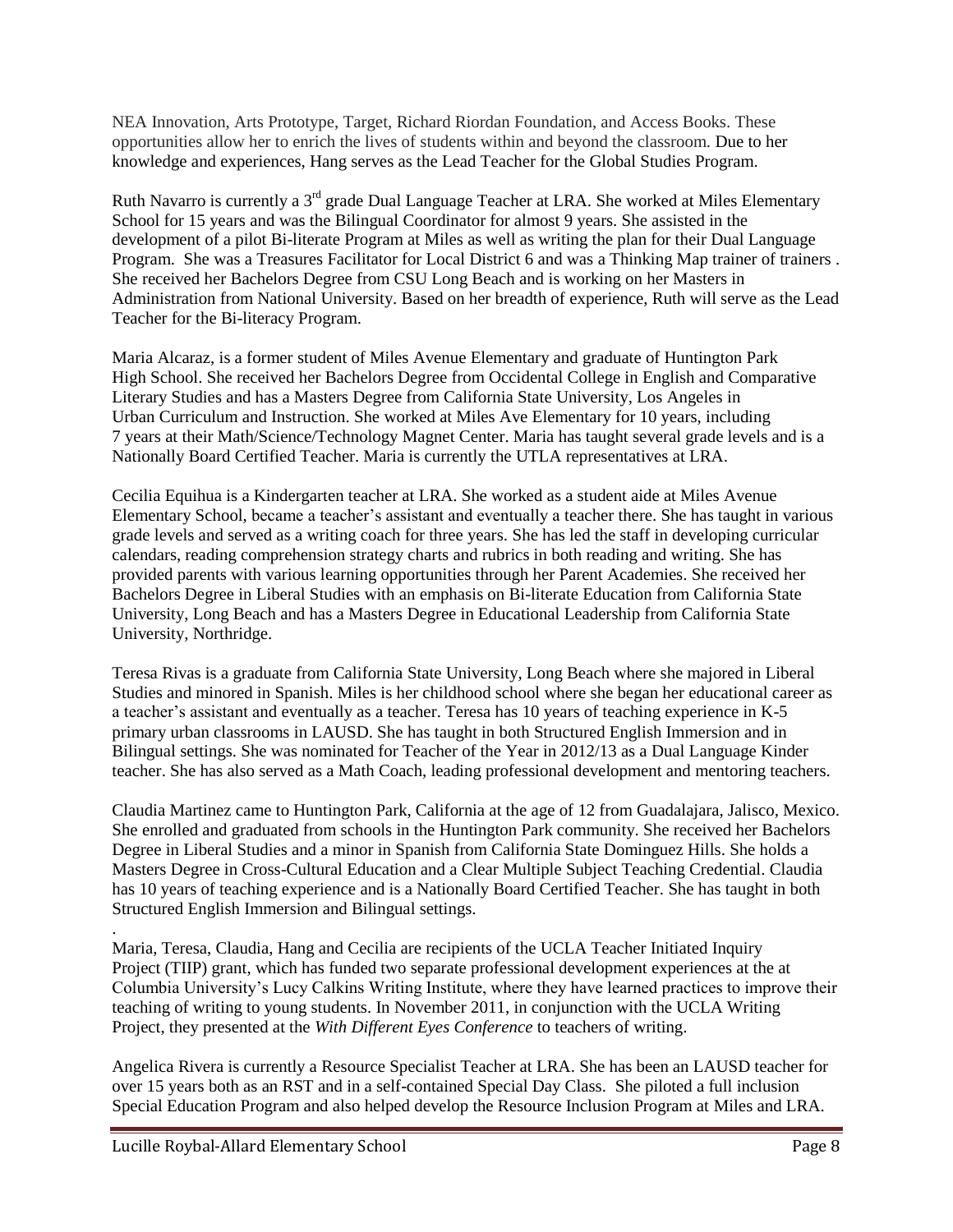She received her Bachelors Degree from UCLA and is seeking her Masters in Special Education from California State University Dominguez Hills. Based on her field of experience, Angelica serves as Lead teacher for the Special Education program.

Lisa Robles is a  $4<sup>th</sup>$  grade teacher at LRA and point person for science and technology. She has worked at LAUSD for 21 years, 16 of which have been at the Miles Magnet Center. She worked as a Magnet coordinator for 6 of those years, where she also served as the Science Olympiad Coach. Lisa has been trained with the UCLA Math Project and UCLA Science Project as well as being a participant of Target Science. She has received various recognitions such as the Video in the Classroom award. She also applied for and received many grants for math, science and technology projects. She has a Bachelors Degree from UCLA and a Masters from California State University, Fullerton in Curriculum and Instruction with an emphasis in Technology.

Viridiana Benitez is the Community Representative at LRA. Originally an involved parent who served as president of the English Learner Advisory Council, she is now a member of the staff. Her knowledge of the community and Spanish bilingual skills allow her to effectively communicate and reach out to others. Her vision for parent involvement and engagement far exceeds the traditional views; she brings new ideas and a fresh outlook. An inspiration to her children, Ms. Benitez is an immigrant who received her Bachelors of Arts Degree in Spanish and International Relations from UC Davis.

# **Section III. Pilot Instructional Program**

# **1. Curriculum and Instruction**

We will use curricular and instructional autonomy to serve our school's vision and mission and to meet the needs of our population. We believe, as reflected in the Common Core State Standards that instruction and not curriculum is the most important factor in student achievement. In *What Works in Schools*, Robert Marzano describes how a Guaranteed and Viable Curriculum (GVC) ensures students have equal access to high quality instruction, variable time and support. We recognize that our students come in with strengths and needs, and it is our goal to meet those diverse learning styles through a rigorous instructional program based on the Common Core State Standards. LRA's academic framework focuses on research-based, best practices that teach students meta-cognition (to have knowledge of themselves as information processors and to ask themselves how new knowledge relates or challenges what they already know) and to ask questions that propel new learning. When students become metacognitive about their thinking, they are able to self-assess their current understanding, and those are college and career ready strategies that prepare students to be productive global citizens. We understand that our instruction must center on deep levels of complexity as described in Webb's Depth of Knowledge. LRA enhances the District curriculum by employing the following research-based, best practices:

# *Bi-literate Program*

Students in our Bi-literate Program will attain high levels of literacy in both English and Spanish since learning a new language develops critical thinking skills. Developing proficiency in two languages is positively associated with greater cognitive flexibility and awareness of language, which contributes to academic achievement (Cummins, 1999). In an ideal dual-language program, a "50/50" model is adopted in which 50% of the students are English only speakers and 50% are Spanish speakers. This cross- group interaction helps students realize the full benefits of the two-way approach, since the presence of nativespeakers of both language groups makes the environment of two-way programs more conducive to second language learning.LRA is committed to the development of an additive bilingual environment for *all* of our students. It also promotes higher-level thinking and proficiency in both English and Spanish. LRA's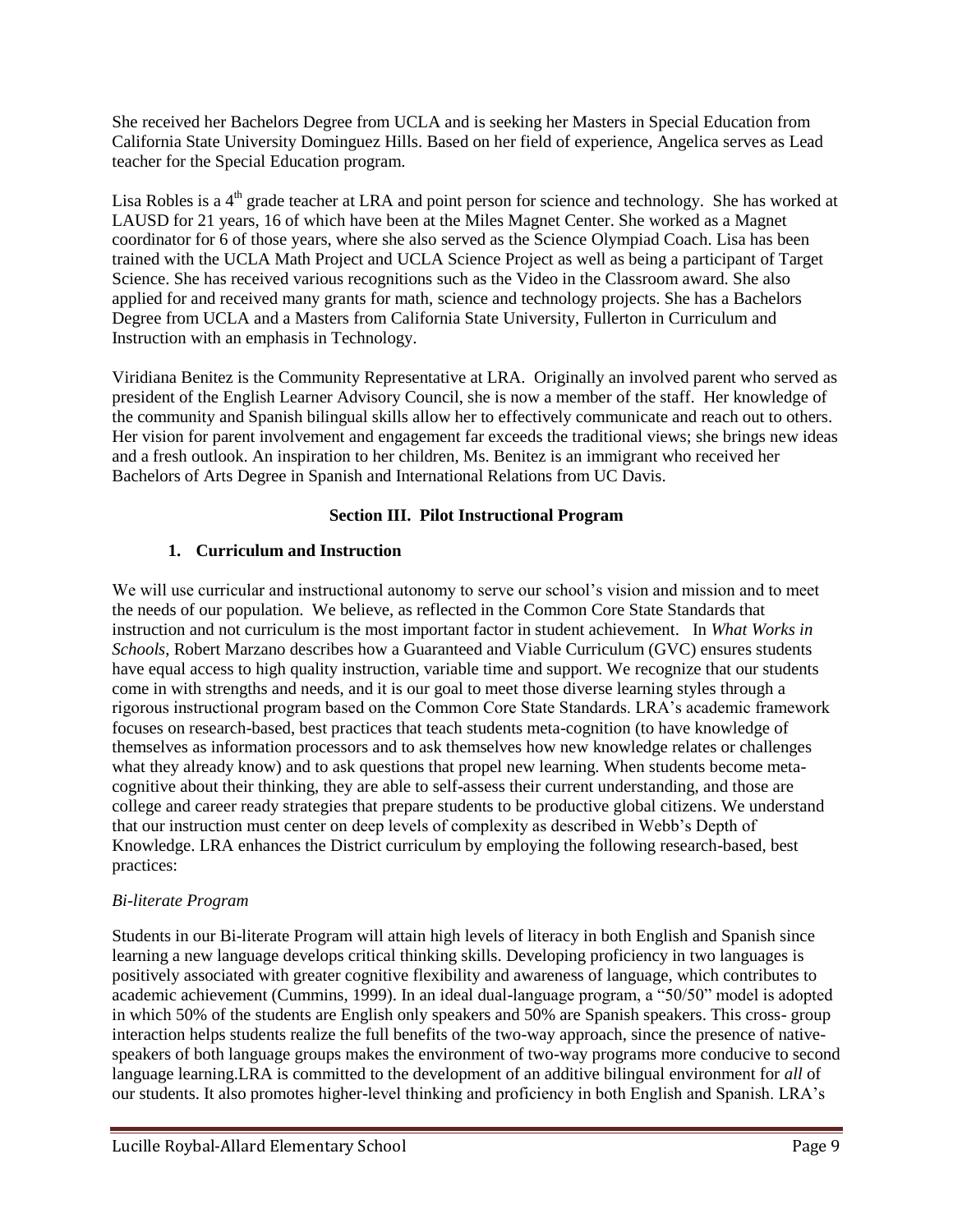Bi-literate Program will give English and Spanish speaking students an excellent opportunity to attain high levels of academic achievement while acquiring bilingual proficiency and positive bicultural attitudes.

LRA believes in developing a students' primary language as an asset. As stated in Developing Literacy in Second-Language Learners: Report of the National Literacy Panel on Language-Minority Children and Youth edited by Diane August, "There is ample evidence as well that first-language literacy is related in other important ways to literacy development in English, including word and pseudo-word reading, reading comprehension, reading strategies, spelling, and writing. *Language-minority students who are literate in their first language are likely to be advantaged in the acquisition of English literacy*  (emphasis added)." It is important to take into consideration the transferability of some literacy skills when planning and providing second-language literacy instruction to students who are literate in their first language. Moreover, the research indicates that instructional programs work when they provide opportunities for students to develop proficiency in their first language. Studies that compare bilingual instruction with English-only instruction demonstrate that language-minority students instructed in their native language as well as in English perform better, on average, on measures of English reading proficiency than language-minority students instructed only in English.

# *Global Studies Program - Bringing the World To Our Students*

Most of the students who culminate from Roybal-Allard Elementary attend Gage Middle School, and then after three years make their way to Huntington Park High. From age 5 to 18, these students learn and interact in a school community characterized as 99% Hispanic. The Search Institute identifies Developmental Assets for Adolescents as building blocks that help young children grow up to be healthy, caring, and responsible. Cultural Competence Asset #34 states that young people have knowledge of and comfort with people of different cultural/ racial/ ethnic backgrounds. In light of this information, LRA's Global Studies Program provides for the lack of diversity by broadening the students' learning experiences and their understanding of the world beyond the perimeter of the school. Through the Global Studies Program, teachers understand how to leverage project based learning strategies to help students investigate the world, weigh perspectives, communicate ideas, and take action. Integrating the Global Studies Program into the daily curriculum becomes the vehicle to engage students in the study of Language Arts, Mathematics, Social Studies and Science. Our Global Studies Program, together with our Bi-literate Program, will prepare our students to become proficient, responsible, and globally competent citizens of a diverse society who are college and career ready.

#### *Gradual Release in All Curricular Areas*

Through the Gradual Release of Responsibility Model (Gradual Release of Responsibility, Pearson and Gallagher, 1993), instruction flows through the following four phases: Modeled, Shared, Guided and Independent. In the first stage, the teacher demonstrates the concept/strategy by thinking aloud, performing the task, and sharing his/her rationale so students understand the required meta-cognitive process. In the shared portion, teachers and students share the responsibility of applying the strategy/concept in the lesson. In the guided phase, the students work in pairs and/or small groups with teacher support to apply the strategy or concept. Finally, in the last stage, students apply the concept/strategy independently as the teacher monitors students for understanding and pulls out students who need more support. The Gradual Release ensures students have the direct and guided instruction necessary to reach the outcomes outlined in the Common Core State Standards.

#### *Reading Comprehension*

Comprehension is not a unitary phenomenon but a "family" of skills and activities that may differ according to factors including genre, background knowledge, and motivation. Several researchers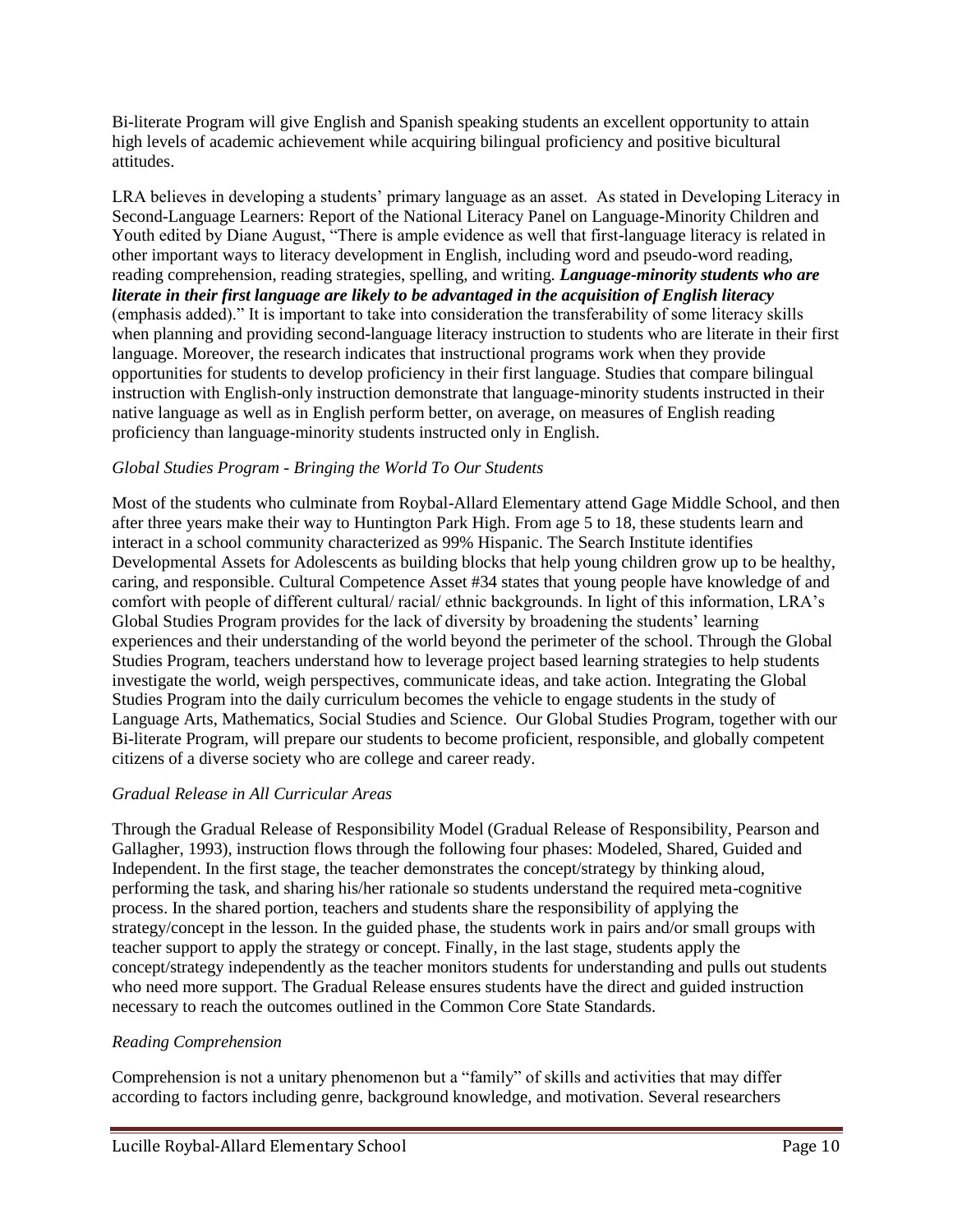describe comprehension as involving the interpretation of information in a text, the use of prior knowledge in doing so, and then constructing a coherent representation of what the text is about in the reader's mind. Comprehension is about making meaning of text. A critical component of all types of comprehension is the identification of meaningful relations between different parts of the text. Causal and referential relations are important because they lend coherence to many different types of texts and across reading purposes. Now more than ever, with the Common Core State Standards students will be expected to understand structure and craft as they relate to comprehension. This emphasis on careful rereading and close examination of the text is embedded throughout all of LRA's best reading practices.

In addition, students need to understand the elements of various types of expository and narrative structures. There are two types of processes by which readers identify such relationships; there is an automatic one that the reader is usually not aware of, and a slower more deliberate, and strategic process that requires conscious attention by the reader. The deliberate strategic processes become more important as children read more nuanced texts in the upper grades. To comprehend complete texts, inferential processes must account for more complex relations between events that may not appear in proximity within the text. Teachers employ Read Alouds/Think Alouds to explicitly teach students how to use a variety of reading strategies that deepen their understanding of the text. LRA focuses on the following text-dependent comprehension strategies (Harvey and Daniels, Comprehension and Collaboration, 2009):

- *Monitoring Comprehension* is teaching students strategies to keep track of their reading. It includes becoming aware of their understanding of their reading. It allows students to talk before, during and after their reading to clarify understanding.
- *Activating and Connecting to Background Knowledge* acknowledges the importance of a student's prior knowledge as the foundation of their thinking. It teaches them to connect meaning across texts and media. It also allows students to merge new thinking with prior knowledge.
- *Asking Questions* propels the reader's thinking while reading. It is at the heart of inquiry based learning. LRA focuses on QAR to further student's comprehension.
- *Inferring and Visualizing* allow students to take their background knowledge and merge it with new thinking. This strategy allows students to make predictions about the story and to draw conclusions from text evidence.
- *Determining Importance* in non-fiction helps readers learn and remember information. In fiction, this strategy helps students discover new themes or gain new perspectives.
- *Synthesizing and Summarizing* are considered higher order thinking skills. Synthesizing helps a reader get the "bigger picture." It can cement our current thinking or propel our thinking in a completely new direction.

# *QAR- Higher End of Webb's Depth of Knowledge*

Created by Dr. Taffy Raphael, Question/Answer/Relationships is a teaching methodology, which does the following: It creates a language for ALL by talking about strategies and their use in context. It is a developmental progression that is visible to students and teachers across grade levels. It creates a logical way to organize comprehension strategies and a valuable approach to test preparation. It provides a common language within and across grade levels and across subject areas.

# *Making the Reading-Writing Connection*

Since differentiation is at the root of effective instruction, LRA teachers utilize TCRWP's Readers and Writers Workshop Models as well as the Units of Study to provide a 50/50 informational and expository curriculum as described in the CCSS. The Workshop Model serves as a vehicle to create mini-lessons that address the Standards and follows a predictable structure: mini-lesson, independent work time/ conferring, and share time. TCRWP describes the model the following way: students "receive direct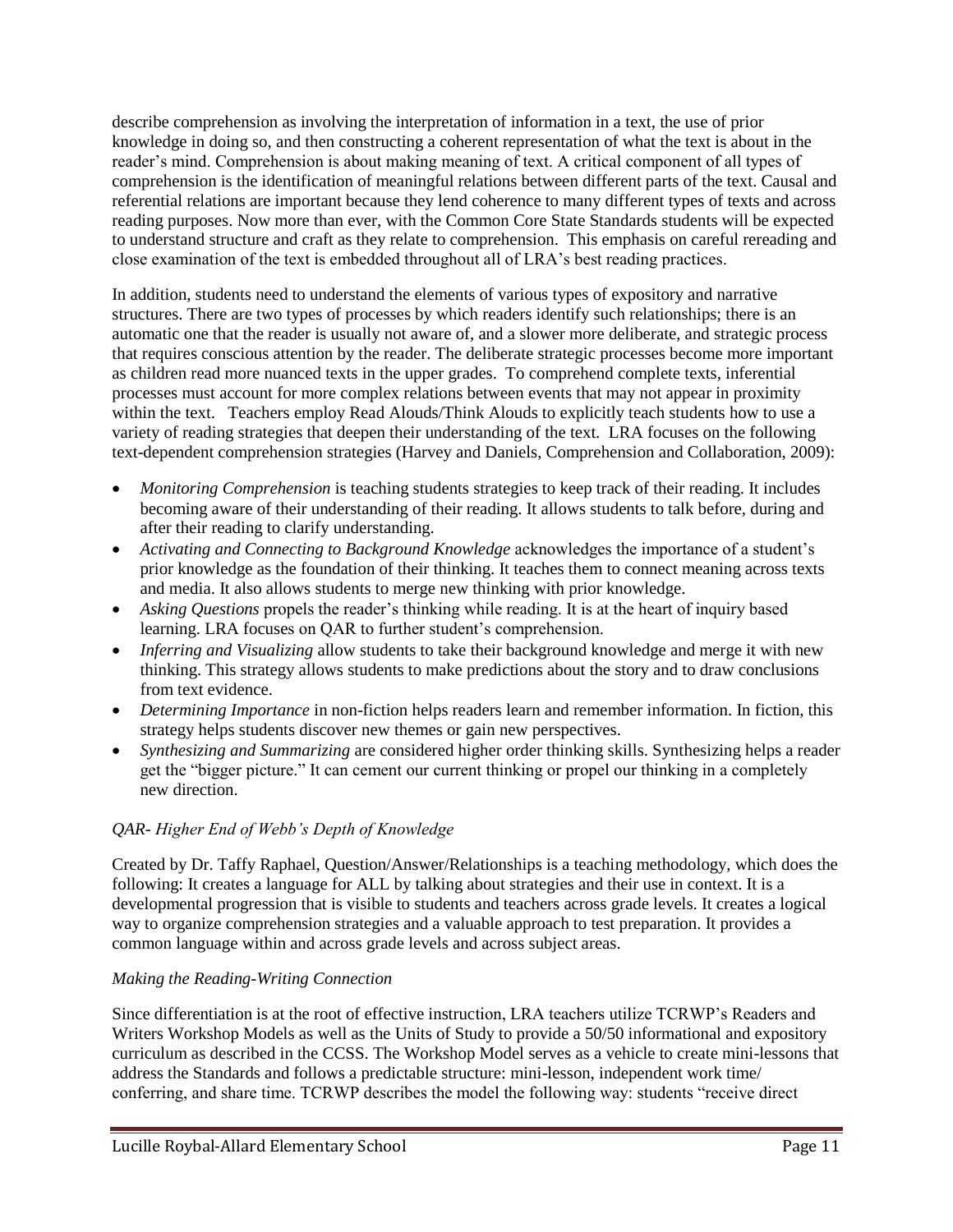instruction in the form of a mini-lesson and a mid-workshop teaching point. The teacher explicitly names a skill that proficient [readers]/writers use that is within reach for most of the class, then demonstrates the skill and provides students with a brief interval for guided practice. During independent work time students [read texts that are within their zone of proximal development or] write, apply the skills and strategies they have learned to their own [reading or] writing [work]. As students [read]/write, the teacher provides feedback that is designed to move students along trajectories of development. The feedback is given through one-to-one conferences and/or small group instruction, and includes instructional compliments and teaching. The teacher helps a [reader/] writer imagine what the next challenge is, and equips that [reader/] writer with the skills and strategies necessary to begin tackling that new frontier." This Model differentiates instruction for *all* students.

In addition, teachers assess student reading progress periodically throughout the entire school year. Each classroom is equipped with a leveled library that allows students to read books at their independent level. Students learn at a structured pace that matches their instructional level when guided by the teacher and their independent reading level during Readers Workshop. The ultimate goal is to meet and/ or exceed grade level reading proficiencies. During conferring time, the student works with the teacher and to determine and then practice the reading strategies that need to be achieved to move onto the next proficiency level. Providing students with feedback is determined to have the highest effect sizes in relation to the impact on student learning as described by John Hattie in *Visible Learning A Synthesis of Over 800 Meta- Analyses Relating to Achievement.* The last portion of the workshop involves sharing, where students receive feedback and are celebrated for communicating their writing to a wider audience. Feedback can be given from student to student or teacher to student. The comments and questions serve as teaching points not only to the sharing student but also to the rest of the class.

# *Specifically Designed Academic Instruction in English (SDAIE) and Sheltered Instruction Observation Protocol (SIOP Model)*

At LRA, we use components of the SIOP Model developed by Jana Echevarría and MaryEllen Vogt and SDAIE strategies to support English Language Learners access to core curriculum, to develop academic language, and to promote positive social interaction among students of diverse cultural backgrounds. SDAIE strategies allow teachers to differentiate effectively and make content comprehensible, thereby providing equal access to the core. The strategies create a student-centered classroom where everyone is encouraged to engage in accountable talk in a non- threatening environment.

# *Marzano's Nine Strategies (2001):*

In Robert Marzano's*Classroom Instruction That Works* and *Classroom Instruction that Works with English Language Learners*, (Hill, 2006), he talks about the importance of using graphic organizers to help students explain their thinking and learning. Thinking Maps can be used to evaluate student comprehension and strategy use. For example, when using the Gradual Release of Responsibility to teach inferring as a reading strategy, the teacher can fill out a one-sided Multi Flow Map to demonstrate to students the meta-cognition behind their thinking processes. The Thinking Map is a visual tool that helps students see how text, picture clues, and background knowledge leads to an inference. In writing, students can use a Tree Map to organize information into paragraphs. During science instruction, students can determine plant life cycle stages using a Circular Flow Map. When introducing a new math concept, teachers can use the Circle Map to activate their prior knowledge and monitor new learning. Students use Thinking Maps to synthesize their understanding and deepen their thinking.

# **Mathematics**

According to the 2007 National Math Report titled *Algebra in the Early Years*, students must have a solid foundation in number sense including rational numbers and geometry to succeed in algebra in upper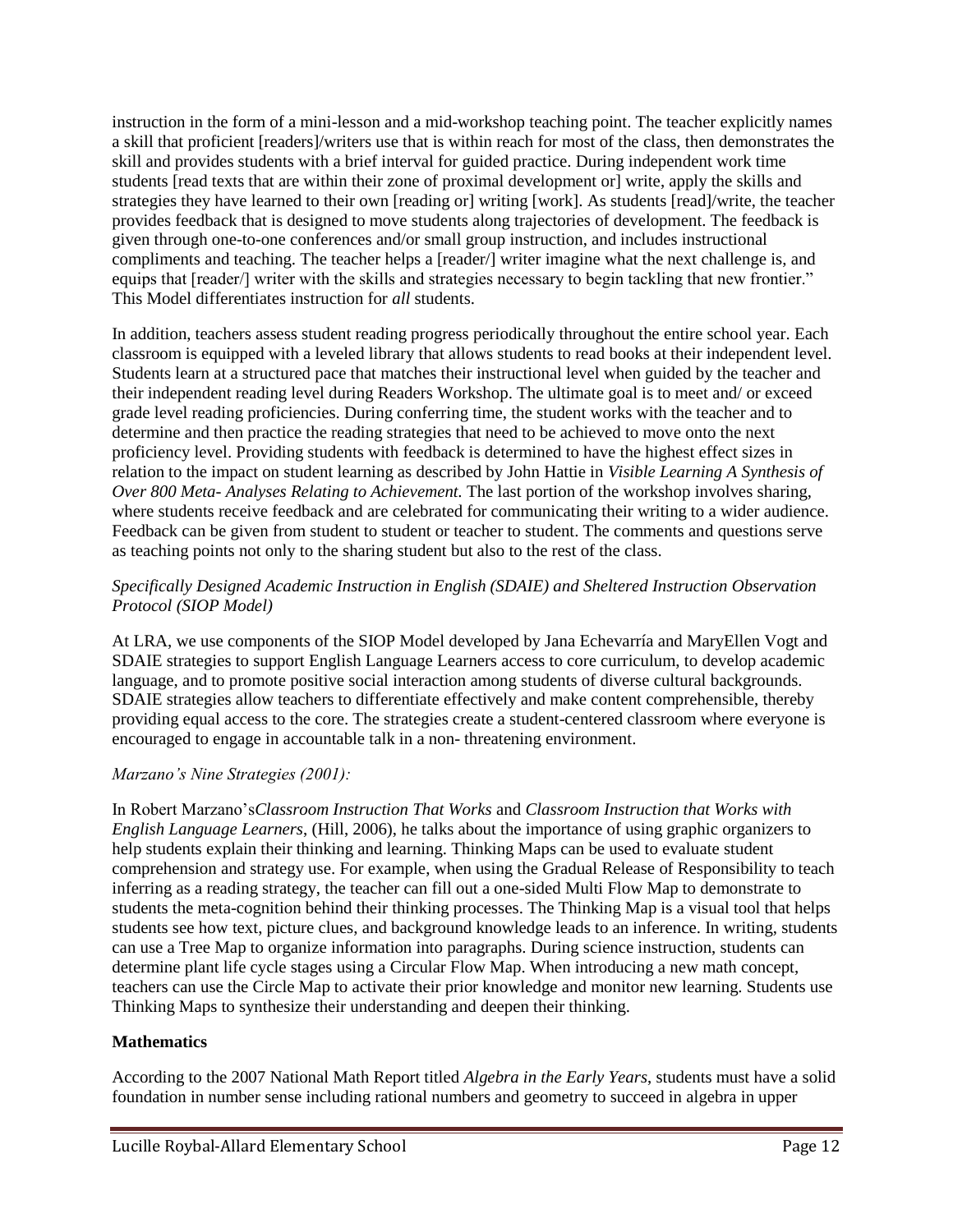elementary and middle grades. Current data shows students are highly proficient in mathematics in elementary school, however, by the time our students reach Huntington Park High School, 8% will score proficient in mathematics assessments. Our students must have the ability to show their mathematical thinking by responding to constructed response questions in words, numbers, pictures and symbols. The report states that algebra is, "more than moving symbols around. Students need to understand the concepts of algebra, the structures and principles that govern the manipulation of the symbols, and how the symbols themselves can be used for recording ideas and gaining insights into situations." (Algebra in the Early Years p. 36)Aligned with the thinking and research outlined in the CCSS-Standards for Mathematical Practice, mathematics instruction at LRA will build on concept lessons and incorporate math problem solving strategies to make students aware of their meta-cognitive thought processes. The following principles serve as the basis for our math instructional program:

- Mathematics is fundamental for students to participate as active members in a 21st century global society.
- Mathematics not only includes learning computational skills and memorizing facts to the level of automaticity, but by organizing those facts into a conceptual framework students will gain insight into why mathematical procedures and algorithms work.
- Mathematics instruction is based on students actively engaged in reasoning and critically thinking about how skills and strategies can be applied to real-world problems/ situations.
- Because algebraic thinking is an essential standard woven throughout the kindergarten through 12th grade CCSS, teachers build and articulate on algebra skills and strategies, laying the foundation for proficiency and math success at the secondary levels.
- Students apply their understanding and make connections to science concepts by making calculations to support their theories.
- Students participate in investigations that require them to formulate conclusions/ arguments in which they involve others in academic discourse, leading to a deeper understanding of math concepts.
- Teachers use the CCSS to determine what needs to be taught and within what grade level sequence; to establish what students must understand as concepts build across grade levels; and to evaluate what students should be able to do to express their grasp of mathematical concepts and processes.

According to the research described in John Hattie's 1999 "Influences on Student Learning," he cites instructional quality as third highest in the impact it has in advancing a learner's achievement by one year. LRA teachers understand that research based practices in math instruction involve having a balanced program. Teachers embed the learning of computational facts to automaticity with other Essential Standards, which are delivered through focused concept lessons. Teachers use the gradual release of responsibility model to engage students in problem solving skills and strategies that include being able to create a diagram/picture; to construct a table and/or graphs; to construct a model; to construct an organized list, to discover a pattern, to solve simple problems, to use mathematical reasoning to construct arguments, to involve others in academic discourse, and to write written equations.

Instruction moves along a continuum from concrete to abstract. Teachers allow for choice and collaboration through individual and small group work activities. Students are given opportunities to explore, use manipulatives to show thought processes and solve math problems, discuss through accountable talk, and present mathematical ideas. Students engage in metacognition- thinking about their thinking- so they can see that math is not only about product, but the mental processes we go through to reach the conclusions that we do.

Students make connections to expository writing by recording their observations, thinking, and reflections in a journal, which allow them to demonstrate various concepts, to develop multiple perspectives and/or methods, and to express mastery of their learning. Students work in cooperative groups to incorporate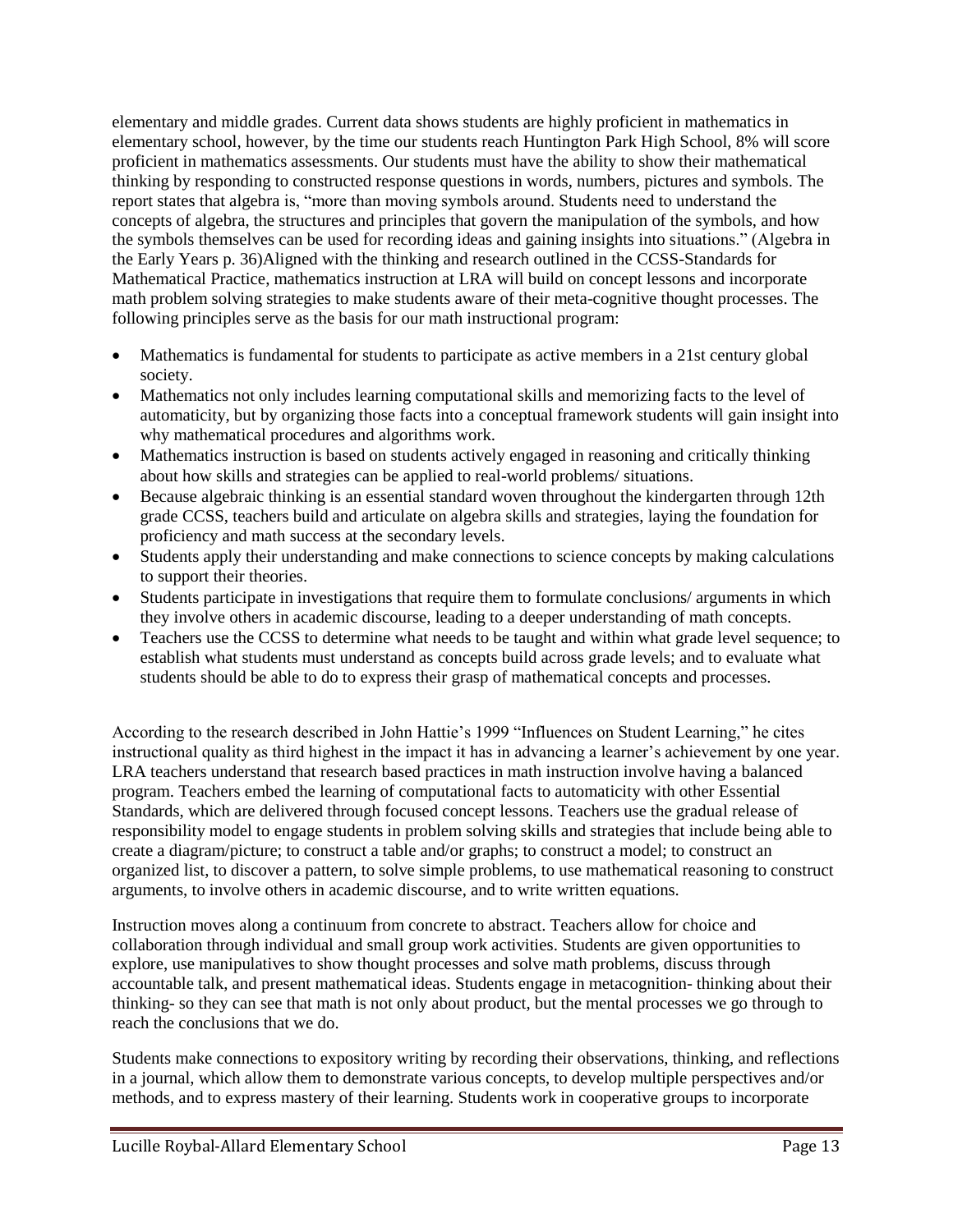process technology, such as Word, Excel, and Powerpoint and the Internet to illustrate information collected through mathematical investigations. Teachers instruct students on how to create spreadsheets, computer generated graphics, graphs, charts and Powerpoints. Students demonstrate their mastery of mathematical concepts through multimedia presentations, as well as both orally and in writing, which they will share with their peers and parents. These presentations will provide opportunities for performance-based assessment. Student understanding and effective teaching is evaluated through periodic administrating and monitoring of formative and summative assessment results. Data is gathered and used to reflect upon the teaching and learning, resulting in more specific and targeted instruction to meet diverse student needs.

#### **Science**

One of our goals is to create students who are scientifically literate. They will have a hands-on, mind-on experiences. Learning will be inquiry-based, which in essence stems from student-generated questions about a topic (Harvey and Daniels, Comprehension and Collaboration, 2009). Student work is collaborative while teachers work as models and facilitators. As stated in the National Science Standards, "Inquiry into authentic questions generated from student experiences is the central strategy for teaching science." There are eight standards as identified in the National Science Education Standards: unifying concepts and processes, science as inquiry, physical science, life science, earth and space science, science and technology, science in personal and social perspectives and history and nature of science.

Unifying Concepts and Processes In order to understand scientific concepts, students first need to have an understanding of the unifying and processes. Unifying concepts and processes, which run from K through 12, include:

- Systems, order, and organization.
- Evidence, models, and explanation.
- Change, constancy, and measurement.
- Evolution and equilibrium.
- Form and function.

Science as Inquiry In grades K-8, students learn the processes of scientific inquiry and learn the abilities to do it. This helps students develop:

- Understanding of scientific concepts.
- An appreciation of "how we know" what we know in science.
- Understanding of the nature of science.
- Skills necessary to become independent inquirers about the natural world.
- The dispositions to use the skills, abilities, and attitudes associated with science.

#### **Technology**

To compete in the global economy, students need to be able to use the tools of that time. To meet CCSS goals, students should have the ability to gather, comprehend, analyze, and report on information and ideas. Students work in authentic, integrated ways to problem-solve and create projects that demonstrate their thinking. They can access print and non-print resources with current digital media to conduct project investigations. In mathematics, they use digital tools to construct arguments and critique the work of others. Students construct models and create spreadsheets to integrate their research. Technology allows students to work collaboratively and think critically. Students have hands-on experiences with computer, video and photography to complete project goals and understand how to operate as global citizens.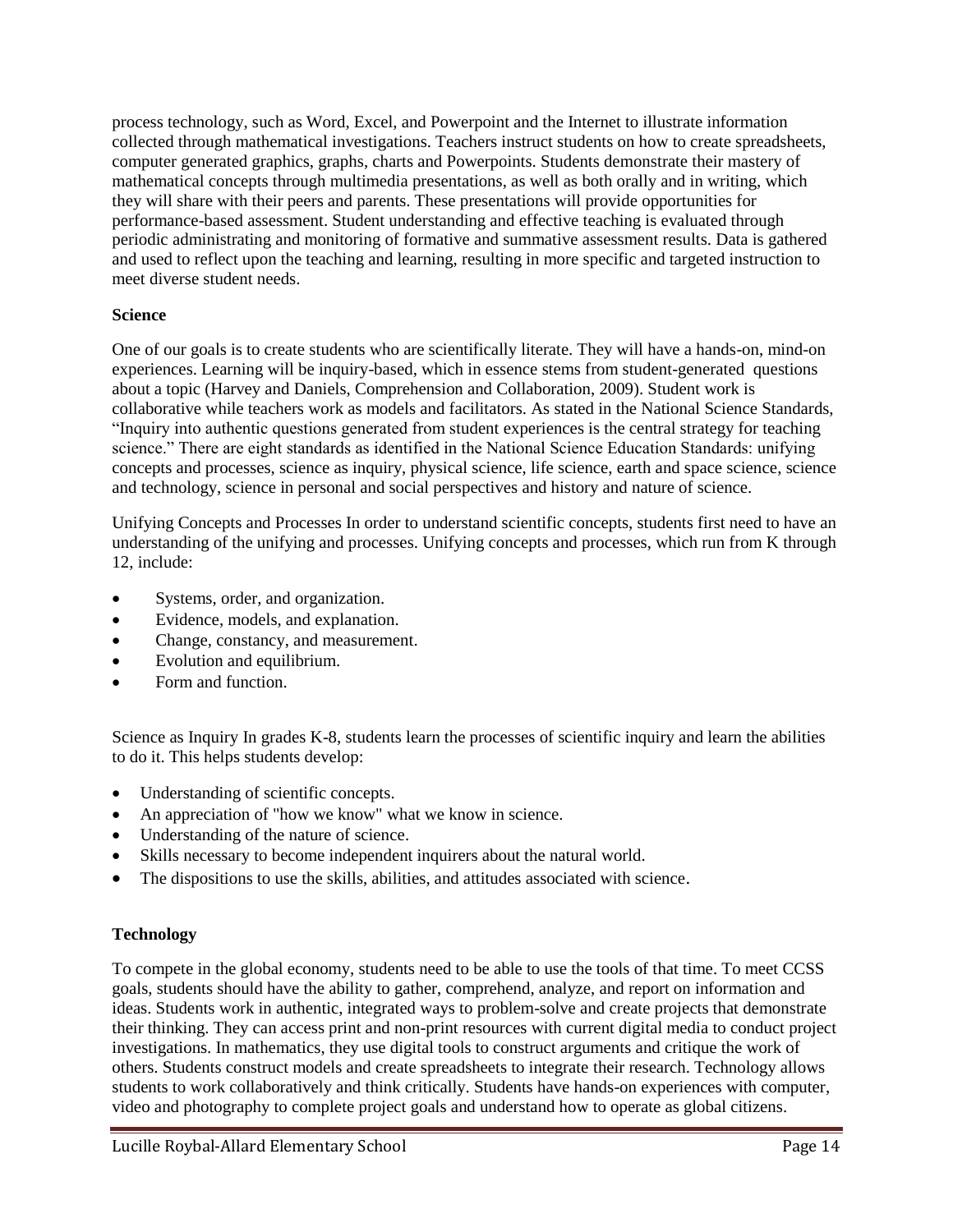#### **2. Assessment Plan**

LRA emphasizes formative assessments because research shows they have the strongest impact on student learning. Formative assessments though first described in 1967 by Michael Scriven came to widespread attention only with a 1998 article by Dylan William and Paul Black entitled, *Inside the Black Box: Raising Standards Through Classroom Assessment*, which detailed their findings based on their meta-analysis of the power of formative assessments on student learning. In Dylan William's latest book Embedded Formative Assessment (2011) he provides this definition: *An assessment functions formatively to the extent that evidence about student achievement is elicited, interpreted, and used by teachers, learners, or their peers to make decisions about the next steps in instruction that are likely to be better, or better founded, than the decisions they would have made in the absence of that evidence.*

It is important to note that Williams only considers an assessment as formative if it is used to alter future instruction. Common Formative Assessments are a refinement introduced by Richard DuFour, who describes formative assessments as being created by groups of teachers from the same grade or department. At LRA grade level PLCs develop CFAs as the instrument to measure whether all students are learning because they combine two of the strongest effects found by John Hattie (2009). CFAs provide feedback to teachers about what their students have learned as a result of instruction (effect size .90) and descriptive feedback to the students (effect size .73) about exactly what they need to do to improve their achievement level (Hattie, 2009: See Appendix O.) Hattie found that the feedback to the teachers about the performance of their students was so impactful because it helps make student learning visible to them. The process of creating CFAs begins with the PLC determining their essential standards, deconstructing them into what each requires students to be able to know and do. Then, identifying the learning targets students need to achieve to become proficient. CFAs should be given after one or two learning targets have been taught. Teachers should then immediately analyze the results to reflect on the impact of their instruction and to provide intervention to those students who have not met the learning target before moving to the next target. Feedback to students on CFAs should be in the form of specific guidance on how to improve their work. Such as, "You wrote in your paper that you were worried recess would be over before you had your turn at handball. Look in your writing and find a place where you can add dialogue, or use descriptive words to show not tell your readers how you felt." William strongly suggests that formative assessments should not be scored, rather analyzed to see whether students are able to apply newly acquired knowledge to a similar but new context. For example, after teaching students how to identify the main idea in a selection, a CFA will illicit information about whether the students are able to identify the main idea in a new passage. By analyzing the student responses as a PLC, teachers can reflect on what aspects of their teaching were most effective and which ones need to be refined.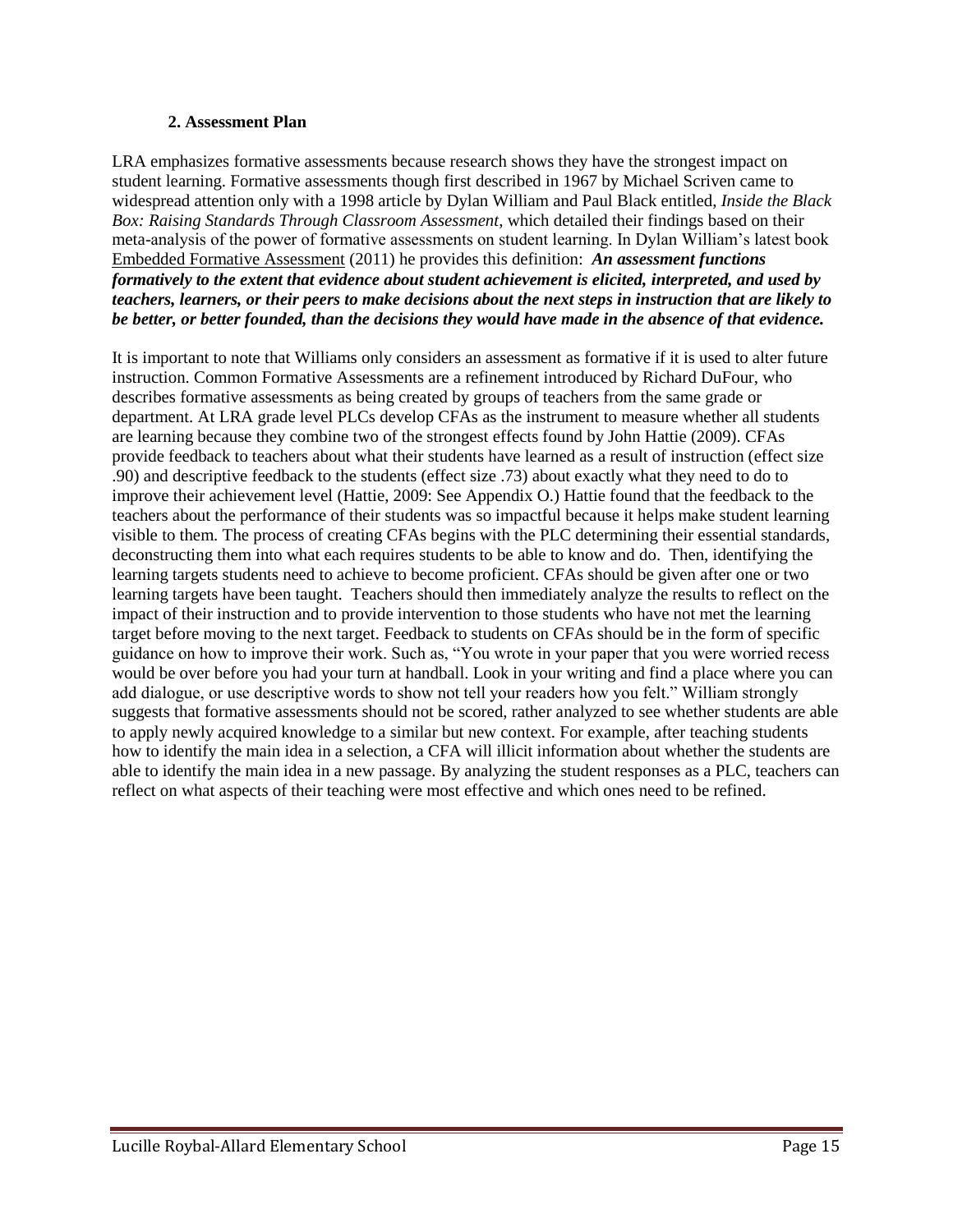|         | Proposed Assessment Schedule for LRA                                                                                                      |                                                                          |                                                                                                                                                  |  |  |  |
|---------|-------------------------------------------------------------------------------------------------------------------------------------------|--------------------------------------------------------------------------|--------------------------------------------------------------------------------------------------------------------------------------------------|--|--|--|
| Span    | <b>Assessment</b>                                                                                                                         | Frequency                                                                | <b>Purpose</b>                                                                                                                                   |  |  |  |
|         | Dynamic Indicators of<br><b>Basic Early Literacy Skills</b><br>(DIBELS)                                                                   | 3 times per year for<br>screening, progress<br>monitoring as needed      | Universal screening and progress monitoring                                                                                                      |  |  |  |
| $K-2$   | Indicadores Dinámicos del<br>Éxito en la Lectura (IDEL)                                                                                   | Same as above for<br>dual-language students                              | Same as above for dual-language students                                                                                                         |  |  |  |
|         | DRA or TCRWP                                                                                                                              | At least 4 times/year                                                    | Diagnostic, Formative and Summative                                                                                                              |  |  |  |
|         | Literacy Periodic<br>Assessment                                                                                                           | 3 times per year                                                         | <b>District Formative Assessment</b>                                                                                                             |  |  |  |
|         | PLC created CFAs                                                                                                                          | Frequency varies<br>according to student<br>needs, every 3 to 6<br>weeks | To provide feedback to the teacher about the<br>effectiveness of instruction and to the student<br>about exactly what areas they need to improve |  |  |  |
|         | <b>Mathematics Periodic</b><br>Assessments                                                                                                | 3 times per year                                                         | <b>District Formative Assessment</b>                                                                                                             |  |  |  |
|         | Smarter Balanced grade 2                                                                                                                  | Annually                                                                 | <b>Summative Assessment</b>                                                                                                                      |  |  |  |
|         | $STS$ ( $2nd$ and $3rd$ grades)                                                                                                           | Annually                                                                 | <b>Summative Assessment</b>                                                                                                                      |  |  |  |
|         | Dynamic Indicators of<br><b>Basic Early Literacy Skills</b><br>(DIBELS)for 3 <sup>rd</sup> grade and<br><b>Special Education students</b> | 3 times per year for<br>screening, progress<br>monitoring as needed      | Universal screening and progress monitoring                                                                                                      |  |  |  |
|         | Indicadores Dinámicos del<br>Éxito en la Lectura (IDEL)<br>for $3rd$ grade                                                                | Same as above for<br>dual-language students                              | Same as above for dual-language students                                                                                                         |  |  |  |
|         | DRA or TCRWP                                                                                                                              | At least 4 times/year                                                    | Diagnostic, Formative and Summative                                                                                                              |  |  |  |
| $3 - 6$ | <b>Literacy Periodic</b><br>Assessment (until further<br>notice)                                                                          | 3 times per year                                                         | <b>District Formative Assessment</b>                                                                                                             |  |  |  |
|         | Science Periodic<br>Assessments (until further<br>notice)                                                                                 | 3 times per year                                                         | <b>District Formative Assessment</b>                                                                                                             |  |  |  |
|         | PLC created CFAs                                                                                                                          | Frequency varies                                                         | To provide feedback to the teacher about the                                                                                                     |  |  |  |
|         |                                                                                                                                           | according to student                                                     | effectiveness of instruction and to the student                                                                                                  |  |  |  |
|         |                                                                                                                                           | needs, every 3 to 6 wks                                                  | about exactly what areas they need to improve                                                                                                    |  |  |  |
|         | Mathematics Periodic<br>Assessments (until further<br>notice)                                                                             | 3 times per year                                                         | <b>District Formative Assessment</b>                                                                                                             |  |  |  |
|         | Smarter Balanced grades<br>$3 - 6$                                                                                                        | Annually                                                                 | <b>Summative Assessment</b>                                                                                                                      |  |  |  |
|         | <b>STS</b>                                                                                                                                | Annually                                                                 | <b>Summative Assessment</b>                                                                                                                      |  |  |  |
|         | CST Science $5^{\text{th}}$ grade<br>only (until further notice)                                                                          | Annually                                                                 | <b>Summative Assessment</b>                                                                                                                      |  |  |  |
|         | California Fitness Gram                                                                                                                   | Annually                                                                 | <b>Summative Assessment</b>                                                                                                                      |  |  |  |
|         | Mathematics Diagnostic<br>Assessments                                                                                                     | Annually                                                                 | Programming                                                                                                                                      |  |  |  |
|         | Maze Diagnostic<br>Assessments in ELA<br>Classes $(3rd grade)$                                                                            | Annually                                                                 | Programming                                                                                                                                      |  |  |  |

# **Proposed Assessment Schedule for LRA**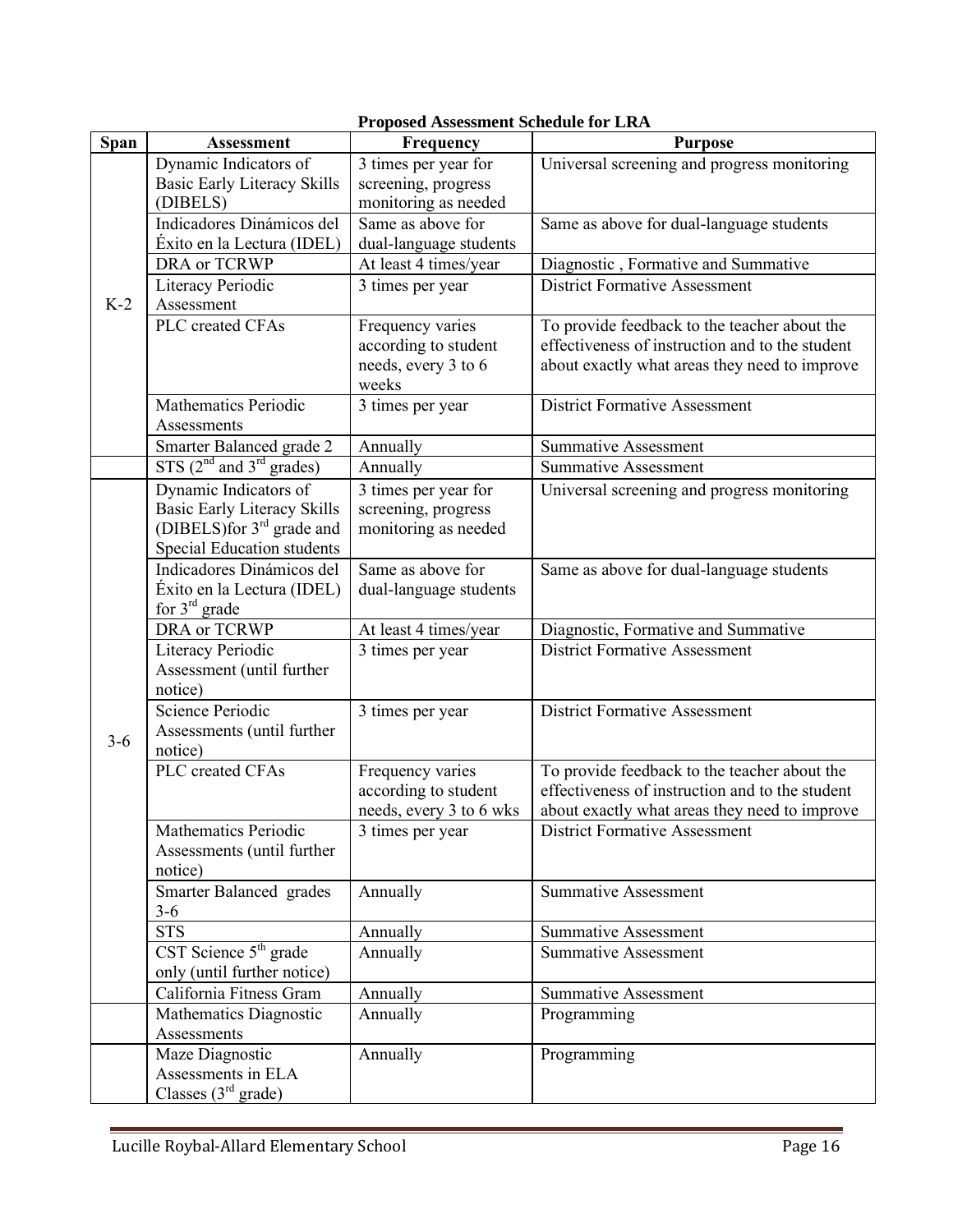# *Differentiation Within the Classroom*

Academic needs of the students are initially addressed within the classroom setting. The workshop model serves as a vehicle for each teacher to differentiate instruction in areas not targeted by RTI² within that time frame. Interventions are provided "between the bells" in order to ensure access to all students, whether for academic or behavioral assistance.

### *Response to Intervention and Instruction (RTI²)*

To address the academic needs of all students, teachers work in PLCs to put into practice a Response to Intervention and Instruction Model developed from the PLC framework designed by Austin Buffum, Mike Mathos, and Chris Weber. Articulated first in Pyramid Response to Intervention (2009) and amplified in Simplifying Response to Intervention (2012), they use four principles to guide RTI work at schools. The first is collective responsibility for the individual success of every student in the school. The second is convergent assessment, which is a continuous process of analyzing data to determine the learning needs of each child and the effectiveness of the instruction they have received. Next is concentrated instruction, which is a systematic process of identifying the essential knowledge each student needs to master and determining specific learning goals for how each student will get there. Finally there is certain access that guarantees each student receives the time and support they need.

In this model each grade level works collectively to provide differentiated instruction to their students. Differentiated instruction during Response to Intervention and Instruction (RTI²) will be based on the student data collected from LAUSD's designated Universal Screenings, diagnostic assessments such as DRA (Pearson, 2011) and common formative assessments created and implemented by each grade level's PLC. Once the students are assessed with the Universal Screening and/or diagnostic assessments, the PLC analyzes the data and targets the Essential Standard that demonstrates the most need. Once the needs are identified, the PLC members create several formative assessments to aid in the appropriate grouping of the students. Although assessments may vary in terms of Webb's Depth of Knowledge, the standards assessed remain the same. Placement is based on assessment results and student needs. Per PLC, students are grouped by their common areas of need and receive targeted instruction in a small group setting from a highly qualified teacher. Each teacher within the PLC is assigned a group of students based on their teaching strengths, proficiency within the targeted area and experience with the grade level curriculum. Depending on the group, the PLC implements Pyramid Response to Intervention and Instruction 45 minutes per day, in a 6-9 week cycle of instruction, which includes remediation, standards based instruction and enrichment.

Throughout the instructional cycle, the PLC meets weekly to discuss the progress of students and to make any changes in placement or instruction. Intensive, as well as benchmark and gifted/ high performing students, will receive instruction based on their needs which may include enrichment and/or intervention. Groups are flexible and can change in number any time depending on student progress throughout the instructional cycle. At the midpoint of the RTI<sup>2</sup> cycle, students are reassessed and then regrouped if needed. PLC members are flexible and conscious of sudden changes in their group and instruction. The cycles may alternate between core subjects, ELA and/or math standards. The instructional cycle concludes with a final assessment of all the students, using the CFAs. The most recent data is analyzed, and members discuss possible factors impeding growth in low performing students. The PLC finally reevaluate the growth of the students, the targeted power standard and whether instruction was successful. The team then decides to continue RTI, focusing on the same essential standard or choose a different essential standard. After reflection, the RTI cycle begins again.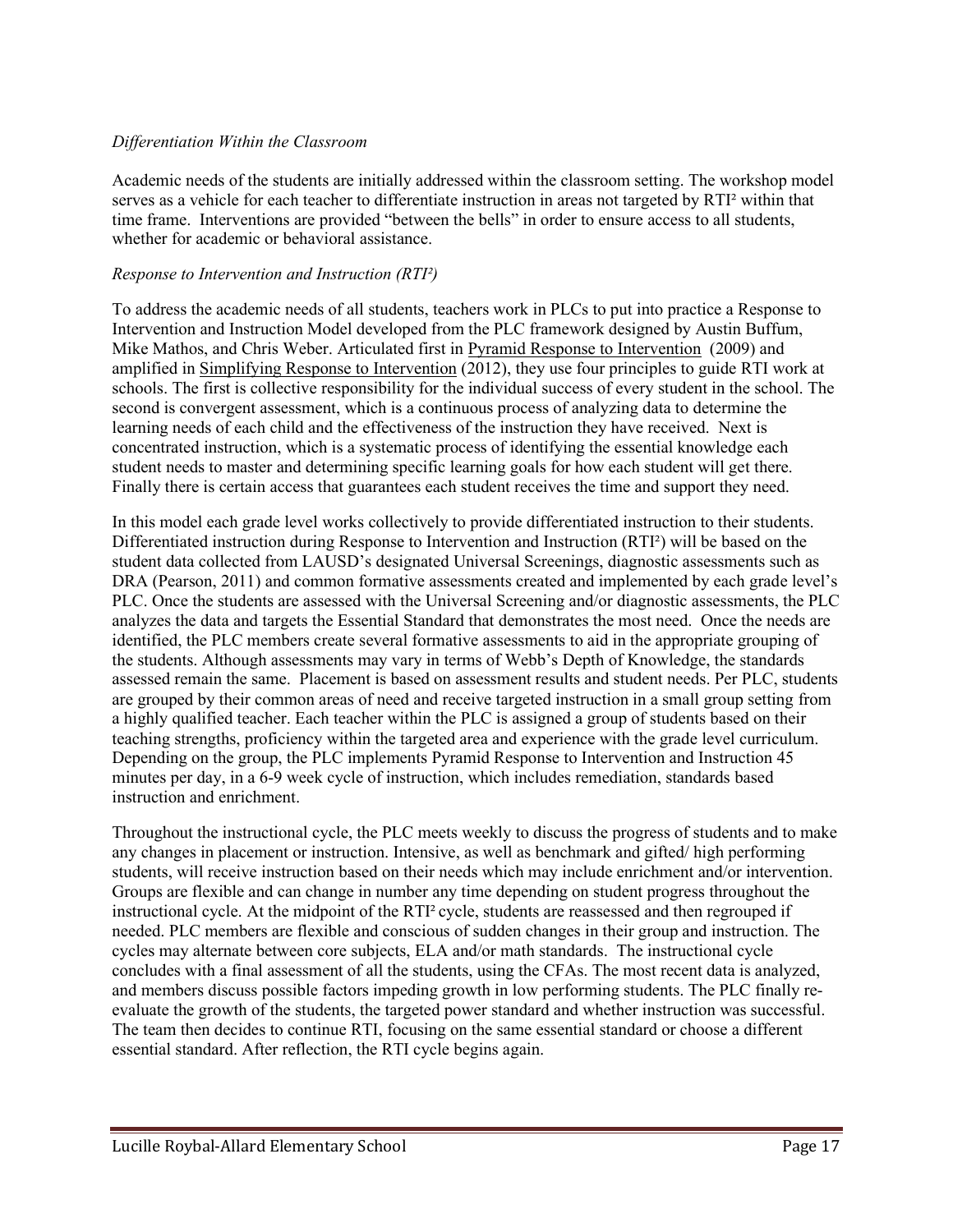# *English Learners*

We address the needs of our English Learners by providing research based best practices, such as SDAIE, SIOP, and enhanced ELD instruction. To support ELs, teachers begin the lessons by activating prior knowledge and use Thinking Maps prior to and throughout the lesson. Thinking Maps not only offer visual support for ELs and EOs, but the lexical phrases correlated to each of the Maps help the student frame their thinking, speaking and ultimately their writing. Along with the use of Thinking Maps, a focus at LRA will be the use of writing as a synthesis of learning, with a particular emphasis on expository.

# *Special Education/ RSP*

Our model for RSP is full inclusion so students interact with positive role models for behavior and academic effort. The RSP teacher supports each grade level during small group instruction. The RSP teacher(s) also work with students who are at academic risk as indicated by CFA data.

The SWD population is of concern because of their far below achievement on the CST, and the fact that few students have exited the Special Education program at Miles or San Antonio in the past few years. We will address this by implementing a full inclusion model for Special Day Classes and RSP students. Our experience is that when SWDs receive core instruction in general education class, not only did their achievement grow but that the general education students changed their perception of them in a positive way. Our goal for the SWDs is to be integrated into the larger classroom community and for their achievements to be the joint responsibility of the grade level PLC. As reflected in our guiding principle, "everyone matters." All SWDs receive core instruction in general education classrooms supported by the Special Education teachers and teacher's assistants to the fullest extent possible. Since almost all of the students with IEPs are also ELs, they receive "front loading" using the EL component of Treasures that emphasizes vocabulary development and building background knowledge, before receiving the core instruction at grade level in general education classrooms. The frontloading may be in the student's primary language to support transfer to English.

# *Identified Gifted and Talented*

Our goal at LRA is to surpass the District's rate of 6% identification of Gifted and Talented students. We are aggressively reviewing data to accurately identify student eligibility. To meet the needs of these students, they will be offered personalized, individual instruction including appropriate placement in RTI2, project based learning, field trips and supplemental materials.

Some underperforming gifted students need help with social-emotional assets. LRA focuses on helping these students achieve their fullest potential. LRA understands the importance of building intrinsic motivation to ensure success.

# **3. Professional Development (PD)**

The focus of professional development at LRA is to build shared knowledge and common practices around the school's instructional initiatives, increase teacher capacity and effectiveness and develop a culture of collaboration. P.D. is guided by school data, classroom observations, staff needs, and district/state mandates. Teachers understand that P.D. is an ongoing process that involves Action Research and the Gradual Release. We will provide professional development in Common Core ELA and Mathematics, Readers and Writers Workshop Models, ELD, and Global Studies. This learning cycle occurs during bank time and in PLCs.

PLCs ensure the academic success and social-emotional well-being of every student in the school. Teachers continuously improve their teaching proficiency for each subgroup by analyzing data, creating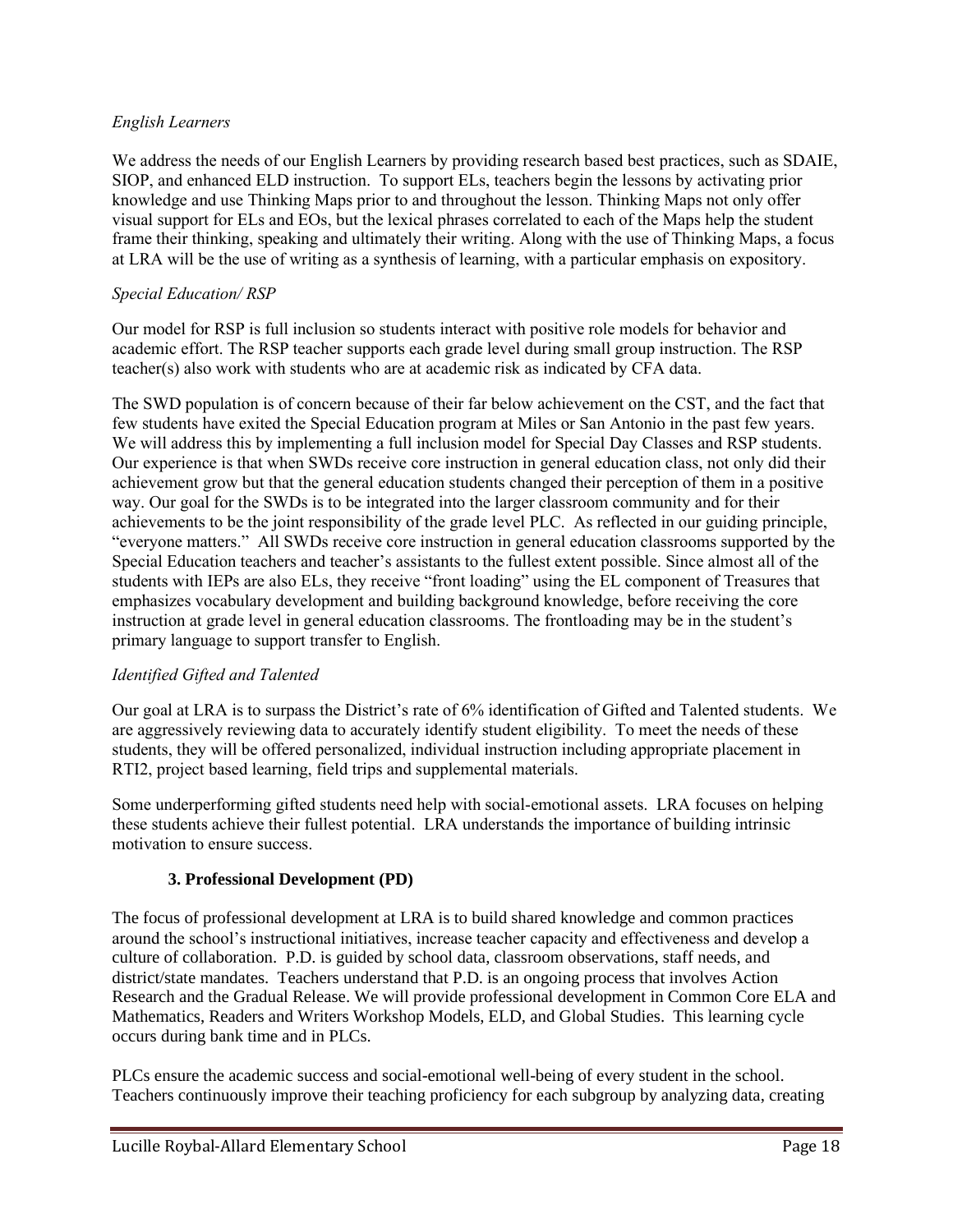CFAs, and using action research to improve their ability to create conditions that support student learning. They are trained on assessment development, data analysis, grouping, targeted lesson planning, and reflection. PLCs drive the professional development culture of LRA by answering the four fundamental questions of PLCs:

1. What exactly do we expect all students to learn?

- 2. How will we know if and when they have learned it?
- 3. How will we respond when some students don't learn?
- 4. How will we respond when some students have already learned?

The outcome of this process is for each PLC to:

- Clarify learning intentions and share criteria for success
- All teachers know how to engineer effective classroom discussions, ask questions, created learning tasks that elicit evidence of learning
- How to provide feedback that moves learners forward because not all feedback is equal
- How to activate students as the owners of their own leaning
- How to activate students as instructional resources for one another

To have a positive impact on student learning, professional development needs to be focused on a few topics over the course of the entire school year. In all topics, particular attention should be paid to the needs of EL and SWD students. At LRA the topics will be:

- Social-emotional skills
- Common Core State Standards
- Developing and using Common Formative Assessments
- Expository reading and writing
- Bilingual methods

Further professional development topics will be selected through PLC conversations and Book Study to best support the goals of the plan.

# **Book Study**

In the forward of Thomas Guskey's book Evaluating Professional Development (2000), Dennis Sparks longtime head of the National Council of Staff Development, states that "a significant portion of the staff development should occur every day on the job among teams of teachers who share responsibility for high levels of learning for all of the students represented by the teachers on the team". This is exactly what occurs in the PLC model described above, where much of the learning occurs within the grade level PLC meetings rather than only on Bank Time Tuesdays. The structure of professional development will be through weekly one-hour PLC meetings and PLC articulation meetings every other bank time. There is also daily collaboration time built into the daily schedule. All teachers, in groups of 5-7 will be members of book talks that meet periodically for professional reading with the purpose of "sharpening the stone," honing the craft. It is important for vertical articulation that this new learning occurs in groups composed of teachers from different grades to ensure that there is a common understanding of the new learning. An additional benefit of the book talks is they provide an opportunity to build relationships amongst teachers of different grades. The selections reflect the academic and/or social and emotional needs of our students. One such book would be Pauline Gibbons English Learners, Academic Literacy, and Thinking: Learning in the Challenge Zone (2009), which will be our first selection. Subsequent selections alternate between those chosen for the entire staff and those selected by the individual book talks to provide differentiated learning opportunities. We know teachers are at varying stages of their career and the book talks create a clear vision for our school. One of the beliefs at LRA is that we are all leaders and these book talks will further all teachers development in their career.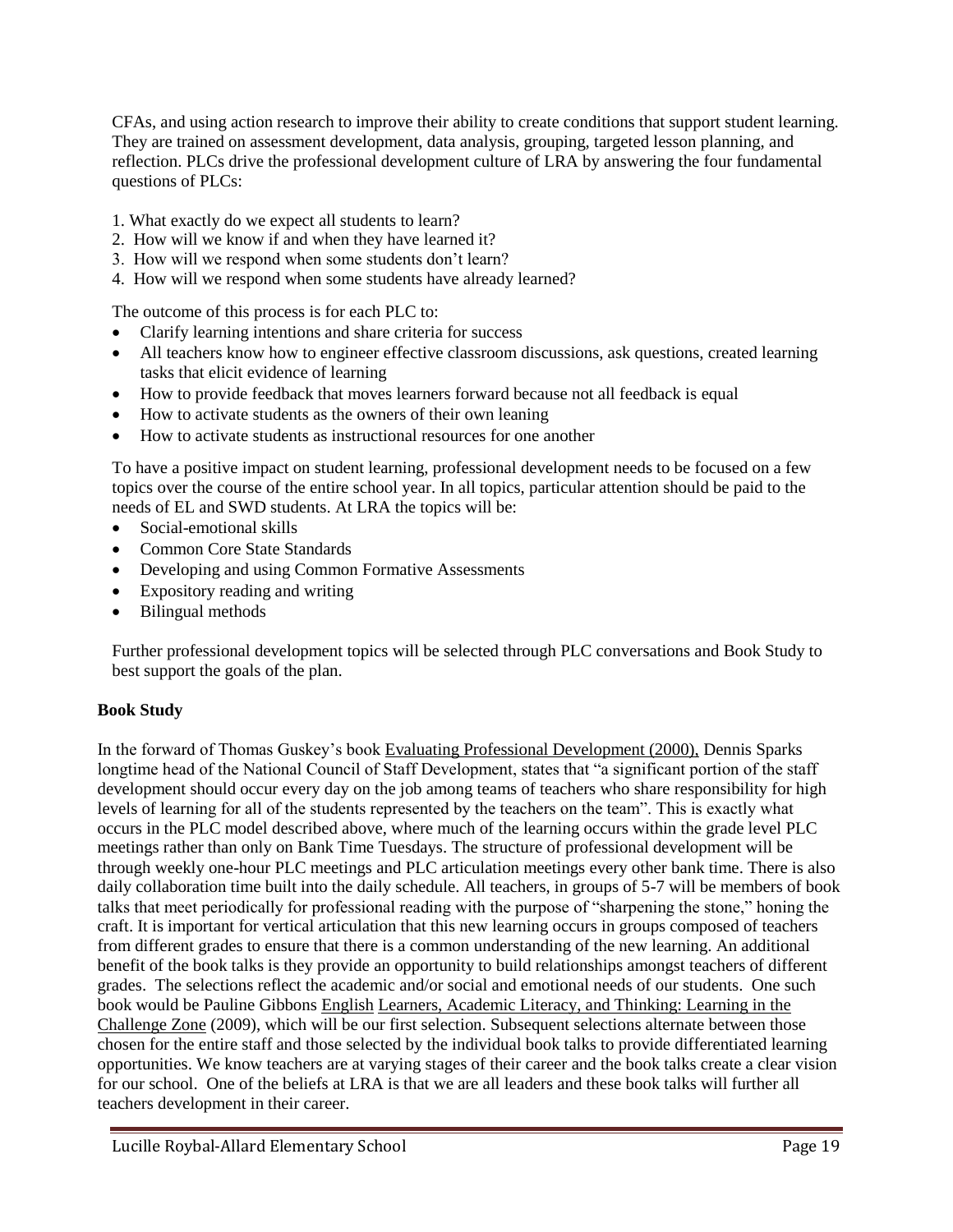# **Global Studies Education**

Aligned to our mission and vision we offer professional development that helps teachers develop students who are globally competent and who are college and career ready. We offer teacher release time for teachers to collaborate, full P.D. days where teachers receive new learning from experts in the field, opportunities for conferences and we will also have Pupil Free Days dedicated to developing project-based learning curriculum. Trainings will be provided to teachers on how to integrate the four global competencies in all areas of the curriculum: 1. Taking Action 2. Communicating Ideas 3. Weighing Different Perspectives 4. Investigating the World. Teachers will also partner with other schools whose focus is global studies to study and learn best practices.

# **4. School Schedule and Calendar**

At Lucille Roybal-Allard Elementary School, our main focus is to maximize quality instruction for students and professional development for staff by emphasizing student-centered instruction. At the core of that instruction is student assessment through the use of formative and summative assessments, as well as informal observation and even conversations with a student's prior teacher. These assessments allow our teachers to focus on explicit instruction based on need as well as the use of research-based strategies for different learning modalities.

Since our focus is instruction based on need, Response to Intervention and Instruction (RTII) is an integral part of the success of the students. Through RTII, our students will receive explicit instruction at their instructional level to ensure the thorough understanding of concepts and skills in the core subject areas. RTII will take place during the school day with a highly qualified staff. Not only will all our teachers participate in RTII but so will our Resource Specialist Teacher as well our Instructional Support Teacher. With the help of these two out of the classroom teachers, our most needy students will receive quality instruction, thus ensuring their success in the core curriculum.

Another time of day when students receive research-based instruction, according to their specific needs is during Reader's and Writer's Workshop. During Workshop, students are given specific goals and instruction designed to guide them and challenge them at their own pace, but with meeting and surpassing the Common Core Standards in mind.

Below is an example of what a typical day at Lucille Roybal-Allard Elementary School might look like. While all students will receive instruction in all subject areas detailed below, as a grade level, the teachers will have some freedom to change the schedule. Ultimately, the teachers understand what their students' needs are and may alter the schedule to fit those needs

The staff at LRA understands that guiding students towards being global citizens does not mean fitting in Global Studies into a subject or block of the school day, but rather shifting the paradigm and involving students in 1. Weighing Perspectives, 2. Investigating the World, 3. Communicate Ideas and 4. Taking Actions. Global Studies will be more of a framework used during all core subjects and discussions, thus elevating students' thinking beyond their classroom.

This schedule is an example of what a day at Lucille Roybal-Allard might look like, but might change due to the needs of the students and the needs of the school as a whole. The staff at LRA continuously evaluate the needs and progress of our students and will shift the calendar to meet those demands if needed.

# **K-3**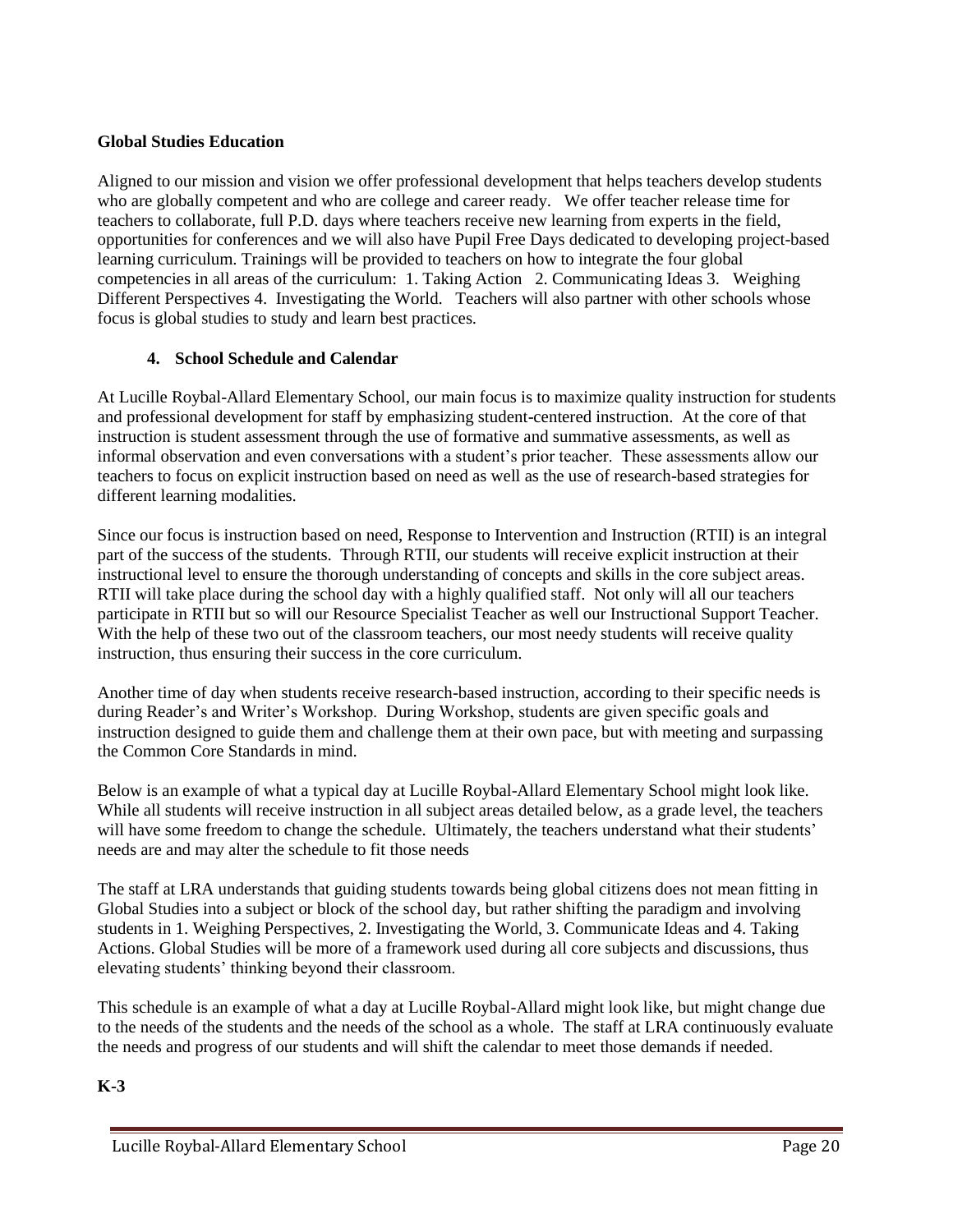|                   | Monday                                                                  | Tuesday                                                                 | Wednesday                                                               | Thursday                                                                | Friday                                                                  |
|-------------------|-------------------------------------------------------------------------|-------------------------------------------------------------------------|-------------------------------------------------------------------------|-------------------------------------------------------------------------|-------------------------------------------------------------------------|
| $8:00-$           | <b>RTIVELD</b>                                                          | <b>RTII/ELD</b>                                                         | <b>RTII/ELD</b>                                                         | <b>RTII/ELD</b>                                                         | <b>RTII/ELD</b>                                                         |
| 9:00              | <b>Universal Access</b>                                                 | <b>Universal Access</b>                                                 | <b>Universal Access</b>                                                 | <b>Universal Access</b>                                                 | <b>Universal Access</b>                                                 |
| $9:00-$<br>9:50   | Core program:<br>Reading<br>comprehension/<br>Response to<br>literature | Core program:<br>Reading<br>comprehension/<br>Response to<br>literature | Core program:<br>Reading<br>comprehension/<br>Response to<br>literature | Core program:<br>Reading<br>comprehension/<br>Response to<br>literature | Core program:<br>Reading<br>comprehension/<br>Response to<br>literature |
| $9:50-$<br>10:10  | Recess                                                                  | Recess                                                                  | Recess                                                                  | Recess                                                                  | Recess                                                                  |
| $10:10-$          | Readers                                                                 | Readers                                                                 | Readers                                                                 | Readers                                                                 | Readers                                                                 |
| 11:00             | Workshop                                                                | Workshop                                                                | Workshop                                                                | Workshop                                                                | Workshop                                                                |
| $11:00-$<br>11:40 | Lunch                                                                   | Lunch                                                                   | Lunch                                                                   | Lunch                                                                   | Lunch                                                                   |
| 11:40             | Mathematics/                                                            | Mathematics/                                                            | Mathematics/                                                            | Mathematics/                                                            | Mathematics/                                                            |
| 12:30             | Problem Solving                                                         | Problem Solving                                                         | Problem Solving                                                         | Problem Solving                                                         | Problem Solving                                                         |
| $12:30-$          | Writers                                                                 | Writers                                                                 | Writers                                                                 | Writers                                                                 | Writers                                                                 |
| 1:20              | Workshop                                                                | Workshop                                                                | Workshop                                                                | Workshop                                                                | Workshop                                                                |
| $1:20-$<br>2:00   | <b>Social Studies</b>                                                   | Professional<br>Development/<br><b>Staff Meeting</b>                    | <b>Social Studies</b>                                                   | <b>Social Studies</b>                                                   | <b>Social Studies</b>                                                   |
| $2:00-$<br>2:30   | Science                                                                 |                                                                         | Science                                                                 | Science                                                                 | Science                                                                 |

# 4-6

|                  | Monday                    | Tuesday                   | Wednesday                 | Thursday                  | Friday                    |
|------------------|---------------------------|---------------------------|---------------------------|---------------------------|---------------------------|
| $8:00-$<br>9:00  | <b>RTIVELD</b>            | <b>RTII/ELD</b>           | <b>RTIVELD</b>            | <b>RTIVELD</b>            | <b>RTIVELD</b>            |
|                  | Universal Access          | <b>Universal Access</b>   | <b>Universal Access</b>   | <b>Universal Access</b>   | <b>Universal Access</b>   |
| 9:00             | Core program:             | Core program:             | Core program:             | Core program:             | Core program:             |
| 9:50             | Reading<br>comprehension/ | Reading<br>comprehension/ | Reading<br>comprehension/ | Reading<br>comprehension/ | Reading<br>comprehension/ |
|                  | Response to               | Response to               | Response to               | Response to               | Response to               |
|                  | literature                | literature                | literature                | literature                | literature                |
| $9:50-$<br>10:30 | Readers                   | Readers                   | Readers                   | Readers                   | Readers                   |
|                  | Workshop                  | Workshop                  | Workshop                  | Workshop                  | Workshop                  |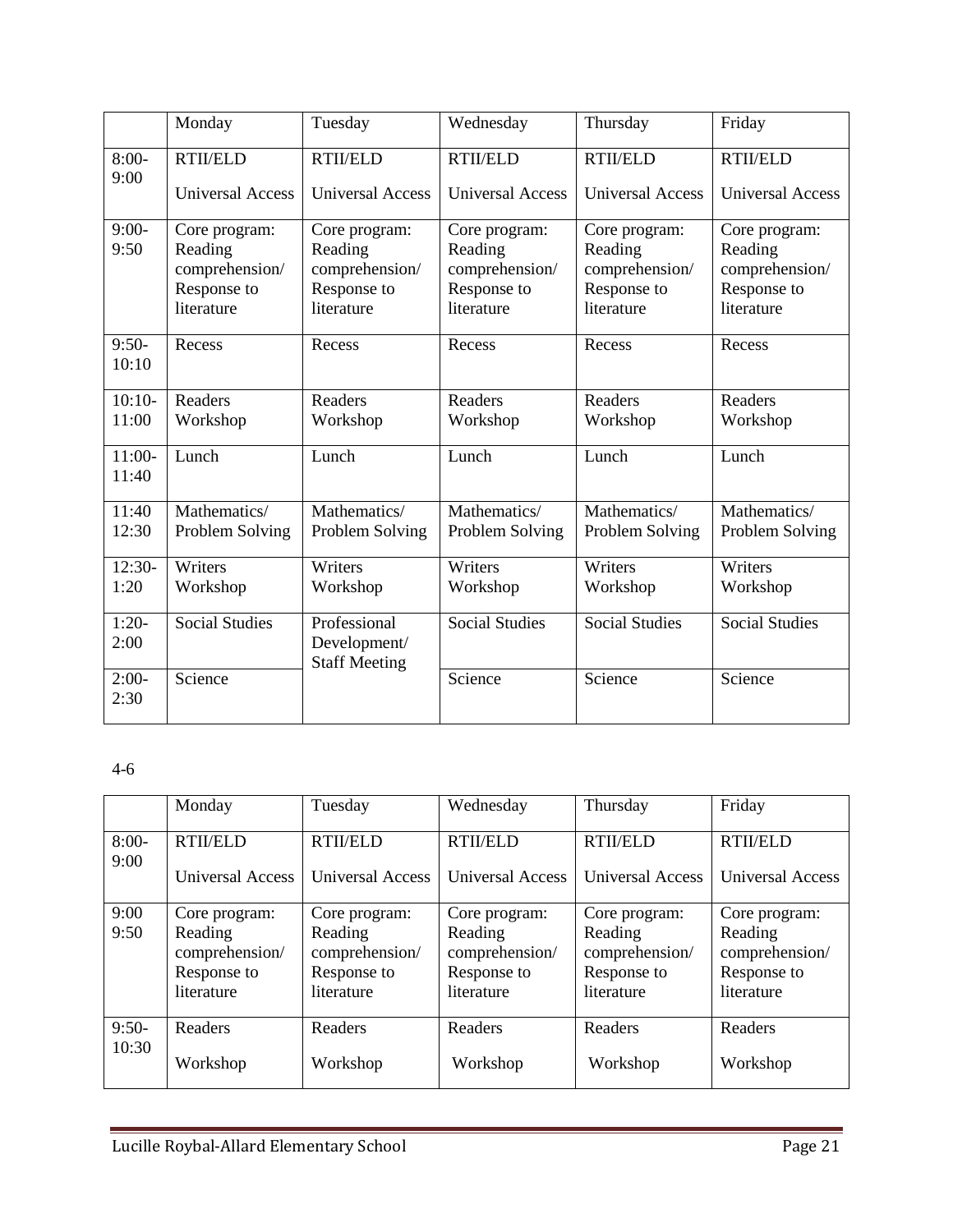| $10:30-$ | Recess          | Recess               | Recess          | Recess           | Recess           |
|----------|-----------------|----------------------|-----------------|------------------|------------------|
| 10:50    |                 |                      |                 |                  |                  |
|          |                 |                      |                 |                  |                  |
| $10:50-$ | Mathematics/    | Mathematics/         | Mathematics/    | Mathematics/     | Mathematics/     |
| 11:40    | Problem Solving | Problem Solving      | Problem Solving | Problem Solving  | Problem Solving  |
|          |                 |                      |                 |                  |                  |
| $11:40-$ | Lunch           | Lunch                | Lunch           | Lunch            | Lunch            |
| 12:20    |                 |                      |                 |                  |                  |
|          |                 |                      |                 |                  |                  |
| $12:40-$ | Writers         | Writers              | Writers         | Writers          | Writers          |
| 1:30     |                 |                      |                 |                  |                  |
|          | Workshop        | Workshop             | Workshop        | Workshop         | Workshop         |
|          |                 |                      |                 |                  |                  |
| $1:30-$  | Project Based   | Professional         | Project Based   | Project Based    | Project Based    |
| 2:30     | Learning/Social | Development/         | Learning/Social | Learning/Science | Learning/Science |
|          | <b>Studies</b>  |                      | <b>Studies</b>  |                  |                  |
|          |                 | <b>Staff Meeting</b> |                 |                  |                  |
|          |                 |                      |                 |                  |                  |

# **Professional Development**

Besides the Pupil Free Day, at LRA we will offer one other professional development days prior to the beginning of the school year, funds permitting, to be paid at training rate. Each day will have a particular focus with teacher planning time embedded into the day. For example, the first day will center around Language Arts, while the second will focus on mathematics and the third on Global Studies. Each day will begin by examining CCSS and research-based best practices to use in the classroom and end with 2 hours of backwards planning in PLCs. Professional Development will also be needs based and in order to meet the needs of the teachers, during the summer a needs assessment survey will be emailed out and used to plan the PD days.

Teachers will also meet twice a week to further their knowledge of strategies and practices. Once a week the staff will meet as a whole and on a separate day teachers will meet in their PLC to discuss student achievement, classroom data, and plan for RTII.

In order to maximize professional growth and increase awareness of best practices, immediately after the LPA's or Math quarter assessments the staff will take a pupil free day. The staff will review CCSS and reflect on their respective grade level's performance as well as their own classroom's performance. Teachers will segregate the data into advance, proficient, basic, below basic and far below basic. In grade levels, teachers will reflect on their data and target key standards where proficiency was not met and develop lessons to reteach. Teachers will also consult each other and reflect on lessons that worked well and share those best practices and strategies used.

# **5. Staffing**

The leadership structure at LRA supports teacher empowerment, distributive leadership and communication. The instructional team is composed of elected grade level chairs, coordinator, principal, and an intervention support teacher. The instructional team meets regularly to analyze school data, to discuss academic progress, and to make recommendations regarding schedules, instructional materials, professional development needs, etc. all members of our school community are represented. In this manner, we ensure all students, including English Learners and students with disabilities, receive appropriate instruction and services. The administrative team includes the principal, coordinator, intervention support teacher and special education coordinator. This team is charged with managing the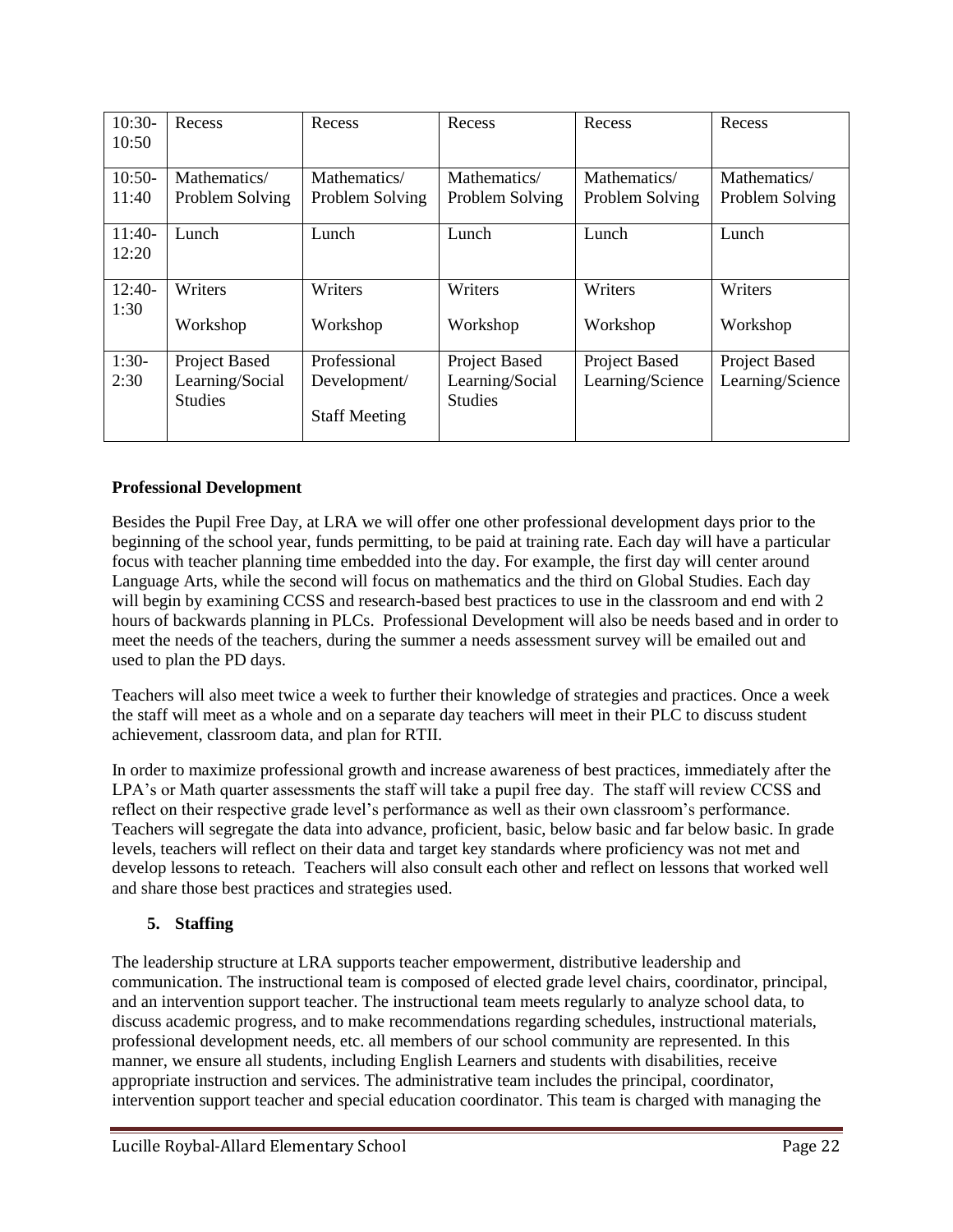daily operations of the school. As Comer states, we understand that consensus, collaboration, and problem solving contribute to teacher growth and create a culture of mutual respect and responsibility.

To achieve our Vision and Mission, we reserve the flexibility to hire the following staff:

- Principal
- Assistant Principal
- Categorical Programs Advisor
- Intervention Support Coordinator
- Resource Specialist Teacher
- Plant Manager
- School Administrative Assistant
- Office Technician
- Cafeteria Manager and **Staff**
- School Nurse
- School Psychologist
- Teachers (based on enrollment)
- Paraprofessionals (based on supplemental budgets)
- Students Aides
- Community Representative
- School Supervision Aides
- Campus Aides

All prospective certificated personnel will submit a resume and portfolio and agree to be observed teaching a lesson aligned to the LRA Vision. To ensure effective instruction and services for ELs and students with special needs, all teachers are required to have the appropriate certifications. Prospective teachers will be informed of and agreed to the expectations contained in the Plan. To build school capacity, establish expertise, and facilitate the development of the Bi-literate and Global Studies Programs, staffing is aligned to LRA's Mission and Vision. In subsequent years as school needs are determined based on a comprehensive analysis of data, LRA elects to add support staff such as a psychiatric social worker, a pupil services and attendance counselor, a school psychologist, and/or coordinators. These positions support LRA's Mission and Vision to provide for the whole child by addressing the social-emotional needs required in order to achieve academic success.

In addition to following district mandated performance reviews we hold ourselves accountable by using the Teaching and Learning Framework as a tool and reflective guide for mutual observations. In *Student Achievement Through Staff Development (3rd Edition) 2002*, Bruce R. Joyce continues his earlier research demonstrating that without feedback, new learning does not become part of a teachers' repertoire. PLCs are responsible for observing and providing descriptive feedback to each other about aspects of the framework. Feedback is given during planning time as PLCs collaborate on lesson study. Feedback is also provided when teachers observe one another using the lesson study protocol. Using the Standards in Practice model, PLCs look at student work and use that data to determine future instruction. Teacher performance is determined holistically through principal observation, peer observation, and contributions to the school community. We will utilize an additional measure namely the RFP: Observation of Teacher Practice, Contributions to Student Outcomes, Stakeholder Feedback, and Contributions to School

# Community

At LRA, successful teachers will be looked at as models and possible lead teachers in the future. Teachers who are not as successful will be provided with the support necessary to improve, however teachers who do not improve after repeated coaching, will be subject to dismissal.

# **6. Budget**

LRA will use the per pupil funding structure and will align budget expenditures with the school's Mission and Vision. LRA determines budget priorities by convening its various governance committees. Through participation in ELAC and SSC, parents have a voice in how categorical monies are spent. During Instructional Council, teacher representatives and administration meet monthly to discuss school data and professional development. The parent committee and teacher council offer essential feedback and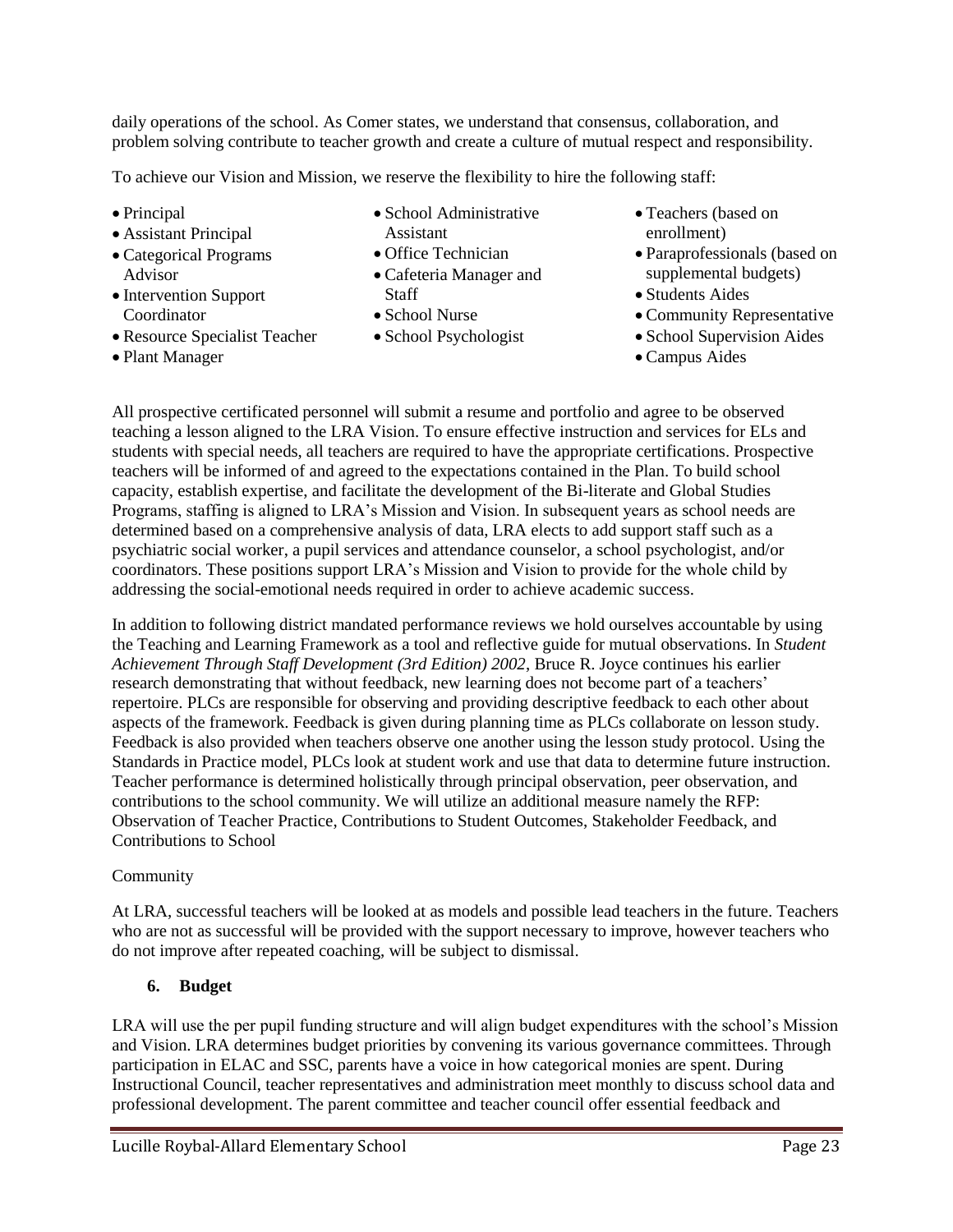recommendations to SSC, the school's decision-making council. The budget committee and the principal will oversee the distribution of the general, per pupil fund.

Funding for our Bi-literacy Program and Global Studies Program is a budget priority. We also enhance the reading curriculum by implementing Readers and Writers Workshop as well as first read instruction.

We allocate resources to fund Professional Development, instructional materials, classroom libraries, and professional literature. LRA also reserves the right to seek alternative funding sources that help implement its instructional initiatives.

Within this budget structure, LRA stakeholders use performance data and classroom observations to determine budget needs. We leverage the use of research-based best practices to ensure teachers have the time and autonomy to plan, implement, and reflect on the teaching and learning. Allocating release time as part of the school's budget allows teachers to work collaboratively in professional learning communities to share ideas and organize RTI to ensure *all* students can achieve at high levels. Teachers also understand that analyzing student data provides a more holistic picture of student learning needs and guides instruction. LRA sets aside at least one paid day prior to the start of the school year. During this Orientation period, teachers receive targeted professional development, and students and their families are welcomed early to participate in goal setting meetings with the teacher who will administer beginning of the year reading assessments. This head start on the school year offers teachers the opportunity to build relationships between the school and home and to make early determinations about student learning needs and goals.

In addition, the school reserves the right to make decisions about the allocation of funding for personnel in and out of the classroom. LRA elects to purchase supplemental positions, such as coordinators, coaches, and class-size reduction teachers, and health and human services staff, beyond District norms. These essential personnel support the school's vision of creating outstanding student leaders who are globally competent and college and career ready. They provide professional development, offer coaching through the gradual release of responsibility model, work with students during intervention and/ or enrichment, and support struggling families so that students can be successful. LRA also reserves the right to not hire non-essential staff.

# **7. Governance**

In selecting the Pilot Plan Governance Model, LRA's goal is to provide a quality education and environment enabling all students to become proficient, responsible, and globally competent in a diverse society. We believe implementing research-based best practices raises student academic achievement in the core subjects of English Language Arts and Mathematics and prepares them to be college and career ready.

LRA utilizes a multi prong approach to school organization. Based on state and federal mandates, the English Language Parent Advisory Committee (ELAC) addresses the needs of English Language Learners. Based on classroom observation, analysis of school data, and student performance, ELAC discusses the needs of its focus population and makes recommendations to School Site Council regarding budget and instructional priorities. We will also establish an Instructional Council comprised of grade level teacher leaders who meet on a monthly basis to discuss school data, student academic growth, and professional development. The Council provides necessary feedback and reflection from teacher-led Professional Learning Communities (PLC) that allows the school to gauge the course of professional development. This crucial data makes connections between the teaching and learning. Instructional Council also provides informed recommendations about the budget, which are brought to School Site Council(SSC). Considered the decision making body of the school, SSC is composed of 50% parents and 50% teachers, staff and the Principal. This composition allows the school to make choices for the